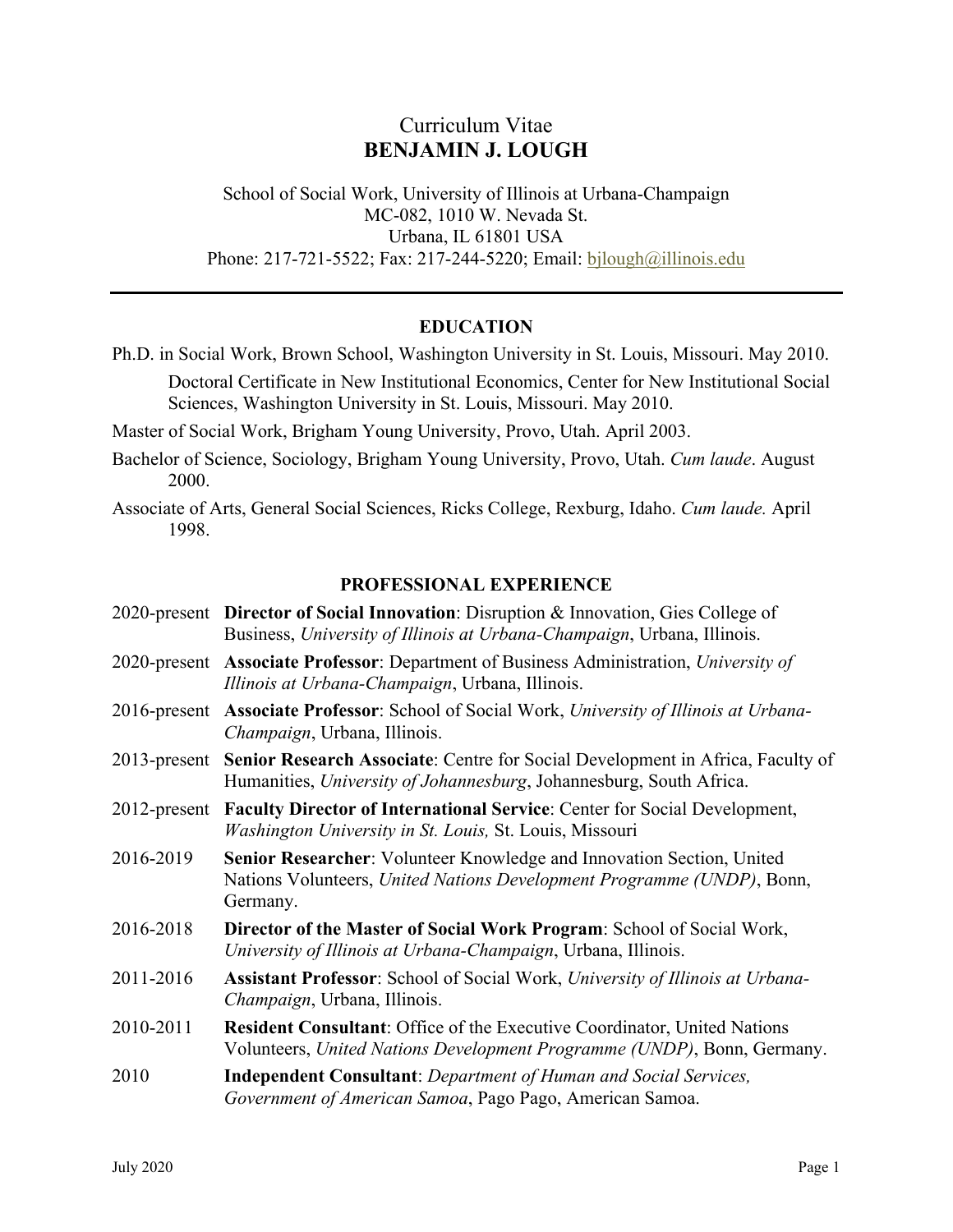| 2006-2010 | <b>Project Coordinator and Post-Doctoral Research Associate: Center for Social</b><br>Development, Washington University in St. Louis, St. Louis, Missouri.                      |
|-----------|----------------------------------------------------------------------------------------------------------------------------------------------------------------------------------|
| 2006-2009 | Teaching Fellow, Guest Lecturer, Academic Advisor, Field Liaison: Brown<br>School of Social Work, <i>Washington University in St. Louis</i> , St. Louis, Missouri.               |
| 2006-2007 | <b>Research Assistant:</b> Center for New Institutional Social Sciences: Institute for<br>Economic Development, <i>Washington University in St. Louis</i> , St. Louis, Missouri. |
| 2003-2005 | <b>Clinical Social Worker / Therapist: Murray City School District. Clinical Social</b><br>Work Certified in May 2003.                                                           |
| 2004      | Program Evaluator: Mayan Tree, Coban, Guatemala.                                                                                                                                 |
| 2003      | <b>Program Evaluator:</b> Foundation for International and Community Assistance<br><i>International (FINCA)</i> , Washington DC, Armenia, & Republic of Georgia.                 |
| 2002      | <b>International Program Development Coordinator: LDS Humanitarian</b><br>Services, Salt Lake City, Utah.                                                                        |
| 2001-2003 | <b>Community Development Outreach Worker: Nevada Rural Outreach</b><br>Program, University of Nevada Reno.                                                                       |
| 2001-2003 | <b>Teaching Assistant:</b> Department of Sociology and School of Social Work,<br>Brigham Young University.                                                                       |

2000-2001 **Foreign Expert / Lecturer**: *Jinan Communications College*, Jinan P. R. China.

## **PEER-REVIEWED PUBLICATIONS**

- **Lough, Benjamin J.** (accepted). Examining the normative operations of nonprofit academic centers. Accepted by the *Journal of Nonprofit Education and Leadership*.
- Cadesky, Jessica N., Tiessen, Rebecca, **Lough, Benjamin J.**, & Delaney, Jim (accepted). Scholar/practitioner research in international development volunteering: Benefits, challenges, and future opportunities. Accepted by the *Canadian Journal of Development Studies.*
- Lough, Benjamin J. (Online First). Voluntary "organic" leadership for community resilience. *Voluntary Sector Review*. Online First. doi.org/10.1332/204080519X15694108231812
- Okrey-Anderson, S., & **Lough, Benjamin J.** (Online First). Gender and sexual minority youth in Christian home schools: Perceptions of climate and support. *Journal of LGBT Youth*. Online First. https://doi.org/10.1080/19361653.2019.1700404
- Heist, Daniel H., Cnaan, Ram A., & **Lough, Benjamin J.** (Online First). Determinants of serving a mission: Senior volunteering among Latter-day Saints. *Psychology of Religion and Spirituality*. Online First. https://doi.org/10.1037/rel0000246
- Paine, Angela E., **Lough, Benjamin J.**, Allum, Cliff, & Beswick, Danielle (2020). Volunteering and the Sustainable Development Goals: An opportunity to move beyond boundaries. *Voluntary Sector Review 11*(2): 245-254. https://doi.org/10.1332/204080520X15884252988018
- Sherraden, Michael, **Lough, Benjamin J.**, Sherraden, Margaret S., Shanks, Trina. R., & Huang, Jin. (2019). Applied social research: Aiming for impact. *Journal of the Society for Social*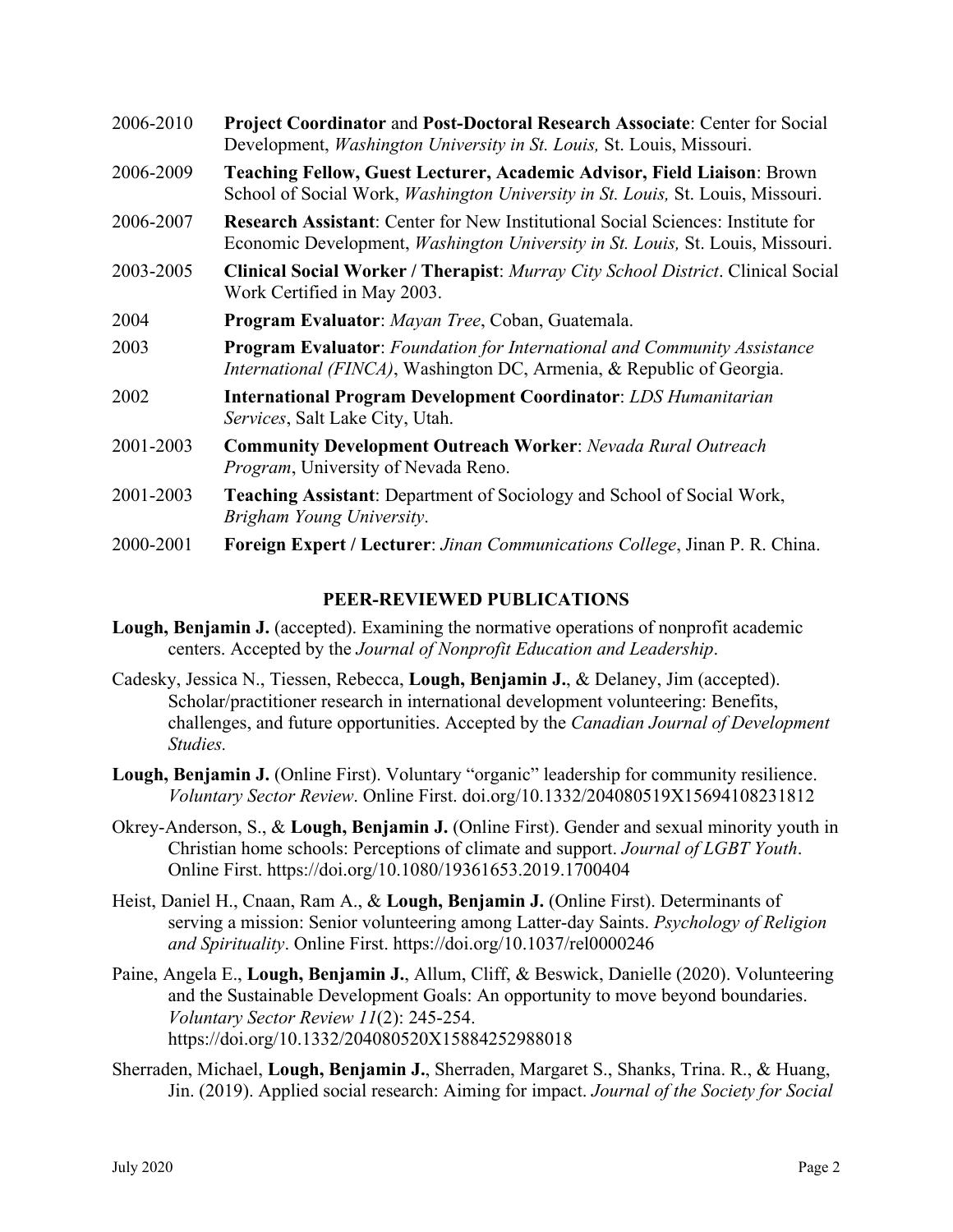*Work and Research 10*(4): 545-570.

- **Lough, Benjamin J.**, Allum, Cliff, Devereux, Peter, & Tiessen, Rebecca. (2019). The global research agenda on volunteering for peace and development. *Voluntaris: Journal of Volunteer Services 7*(1): 113–123.
- Tiessen, Rebecca, & **Lough, Benjamin J.** (2019). International volunteering and capacity building: Volunteer partner organization experiences of mitigating factors for effective practice. *Forum for Development Studies 46*(2): 299-320.
- Grandi, Francesca, **Lough, Benjamin J.**, & Bannister, Tom (2019). The state of volunteering infrastructure globally. *Voluntaris: Journal of Volunteer Services 7*(1): 22-43.
- **Lough, Benjamin J.**, Tiessen, Rebecca, & Lasker, Judith. (2018). Effective practices of international volunteering for health: Perspectives from partner organizations. *Globalization and Health 14*(1): 1-12.
- Tiessen, Rebecca, **Lough, Benjamin J.**, & Cheung, Sammy (2018). Introduction: A theoretical and methodological case for examining agency and power relations in North-South volunteering research collaborations. *Voluntaris: Journal of Volunteer Services* [special issue]: 7-22.
- Grantham, Kate, Tiessen, Rebecca, & **Lough, Benjamin J**. (2018). A theoretical and methodological commitment to transnational research collaborations: Lessons learned in international volunteerism. *Voluntaris: Journal of Volunteer Services* [special issue]: 134-142.
- **Lough, Benjamin J.**, & Tiessen, Rebecca (2018). How do international volunteering characteristics influence outcomes? Perspectives from partner organizations. *Voluntas: International Journal of Voluntary and Nonprofit Organizations 29*(1): 104-118.
- **Lough, Benjamin J.**, & Toms, Cynthia (2018). Global service-learning in institutions of higher education: Concerns from a community of practice. *Globalisation and Societies 16*(1): 66-77.
- Lough, Benjamin J., & Turner, Yvonne Siu. (2017). How to accelerate volunteering through employee volunteer programs. *Journal of Corporate Citizenship 67*(3): 77-94.
- **Lough, Benjamin J.**, & Oppenheim, Willy (2017). Revisiting reciprocity in international volunteering. *Progress in Development Studies 17*(3): 197-213.
- Mays, Daniel, O'Neil, Edward J., Mworozi, Eddie A., **Lough, Benjamin J.**, Tabb, Zachary J., Whitlock, A. E., Mutimba, E.M, & Talib, Z. M. (2017). Supporting and retaining village health teams: An assessment of a community health worker program in two Ugandan Districts. *International Journal for Equity in Health 16*(129): 1-10.
- Matthew, Lenore E., & **Lough, Benjamin J.** (2017). Challenges social work students encounter in international field placements and recommendations for responsible management. *Journal of Social Work Education 53*(1): 18-36.
- **Lough, Benjamin J.**, & Xiang, Xiaoling. (2016). Skills-based international volunteering among older adults from the US. *Administration & Society 48*(9): 1085-1100.
- Kim, Seon Mi, **Lough, Benjamin J.**, & Wu, Chi-Fang (2016). The conditions and strategies of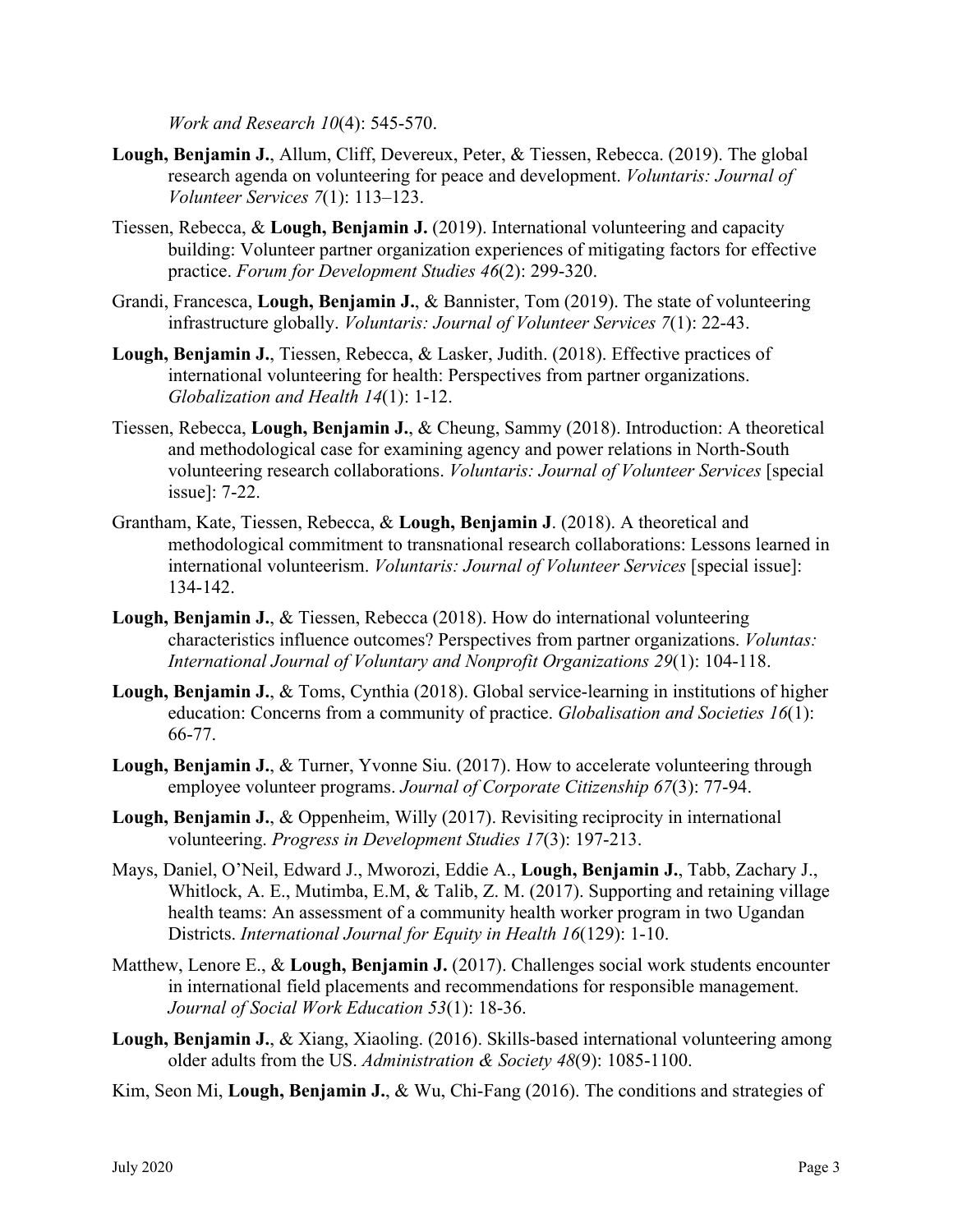success of local currency movements. *Local Economy, 31*(3): 344-358.

- Paceley, Megan S., Keene, Lance C., & **Lough, Benjamin J.** (2016). Barriers to involvement in nonmetropolitan GLBTQ organizations. *Journal of Gay & Lesbian Social Services, 28*(2), 117-139.
- **Lough, Benjamin J.**, & Carter-Black, Janet. (2015). Confronting the white elephant: International volunteering and racial (dis)advantage. *Progress in Development Studies, 15*(3), 207-220.
- Paceley, Megan S., Keene, Lance C., & **Lough, Benjamin J.** (2015). Motivations for involvement in nonmetropolitan LGBTQ organizations: A multi-method qualitative exploration. *Journal of Community Practice, 23*(1), 102-125.
- **Lough, Benjamin J.** (2014). Complementary contributions of international volunteers to development. *Voluntaris: Journal of Volunteer Services, 2*(2), 8-37.
- **Lough, Benjamin J.**, Sherraden, Margaret S., & McBride, Amanda Moore (2014). Developing and utilising social capital through international volunteer service. *Voluntary Sector Review, 5*(3), 331-344.
- **Lough, Benjamin J.**, Xiang, Xiaoling, & Kang, Sung-wan (2014). Motivations for volunteering abroad in later life*. International Journal of Volunteer Administration, 30*(2), 11-21.
- **Lough, Benjamin J.**, & Thomas, Margaret C. (2014). Building a community of young leaders: Experiential learning in Jewish social justice. *Journal of Experiential Education*, *37*(3), 248–264.
- **Lough, Benjamin J.** (2014). Social work perspectives on international volunteer service. *The British Journal of Social Work*, *44*(5), 1340-1355.
- **Lough, Benjamin J.**, & McBride, Amanda Moore (2014). Navigating the boundaries of active global citizenship. *Transactions of the Institute of British Geographers, 39*(3), *457–469*.
- **Lough, Benjamin J.**, McBride, Amanda Moore, Sherraden, Margaret S., & Xiang, Xiaoling (2014). The impact of international service on the development of volunteers' intercultural relations. *Social Science Research, 46,* 48–58.
- **Lough, Benjamin J.**, & McBride, Amanda Moore (2013). The influence of solution-focused reflection on international social entrepreneurship identification. *Journal of Social Entrepreneurship, 4*(2), 220-236.
- **Lough, Benjamin J.** & Allum, Cliff (2013). Effects of neoliberal adjustments on governmentfunded international volunteer cooperation organisations. *Development in Practice, 23*(7), 908-919.
- Sherraden, Margaret S., **Lough, Benjamin J.**, & Bopp, Amy (2013). Students serving abroad: A framework for inquiry. *Journal of Higher Education Outreach and Engagement, 17*(2), 7-42.
- Perold, Helene, Graham, Lauren A., Mavungu, Eddy Mazembo, Cronin, Karena, Muchemwa, Learnmore, & **Lough, Benjamin J.** (2013). The colonial legacy of international voluntary service. *Community Development Journal*, *48*(2), 179-196.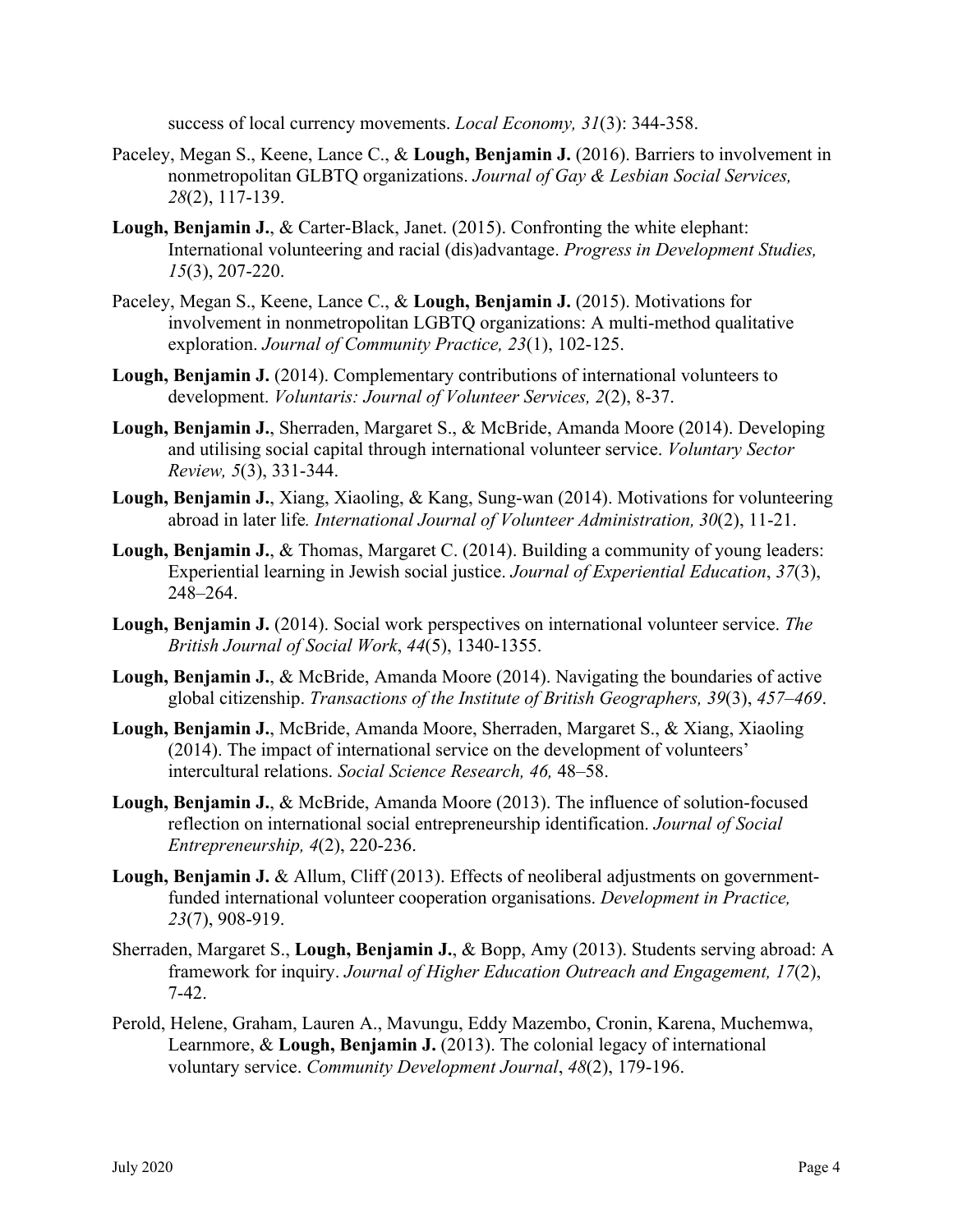- McBride, Amanda Moore, **Lough, Benjamin J.**, & Sherraden, Margaret S. (2012). International service and the perceived impact on volunteers. *Nonprofit & Voluntary Sector Quarterly, 41*(6), 969–990.
- **Lough, Benjamin J.**, McBride, Amanda Moore, & Sherraden, Margaret. S. (2012). Measuring international service outcomes: Implications for international social work field placements. *Journal of Social Work Education*, *48*(3), 479-499.
- **Lough, Benjamin J.**, McBride, Amanda Moore, Sherraden, Margaret S., & O'Hara, Kathleen (2011). Capacity building contributions of short-term international volunteers. *Journal of Community Practice*, *19*(2), 120-137.
- **Lough, Benjamin J.** (2011). Intercultural volunteers' perceptions of intercultural competence. *International Journal of Intercultural Relations*, *35*(4), 452-64.
- McBride, Amanda Moore, & **Lough, Benjamin J.** (2010). Access to international volunteerism. *Nonprofit Management and Leadership*, *21*(2), 195-208.
- **Lough, Benjamin J.** (2010). The Perpetual Education Fund: Providing higher education loans in the voluntary sector. *International Journal of Educational Development*, *30*(4), 345-350.
- **Lough, Benjamin J.** (2009). Principles of effective practice in international social work field placements. *Journal of Social Work Education*, *45*(3), 467-80.
- **Lough, Benjamin J.**, McBride, Amanda Moore, & Sherraden, Margaret S. (2009). Tools of the trade: The international volunteer impacts survey. *The International Journal of Volunteer Administration*, *26*(3), 71-75.
- **Lough, Benjamin J.** (2009). Curricular blueprinting: The relevance of American social work education for international students. *Social Work Education*, *28*(7), 792-802.
- Sherraden, Margaret S., **Lough, Benjamin J.**, & McBride, Amanda Moore (2008). Effects of international volunteering and service: Individual and institutional predictors. *Voluntas*, *19*(4), 395-421.
- **Lough, Benjamin J.** (2008). Engaging the poor to challenge corrupt governance. *International Social Work, 51*(4), 532-543.
- **Lough, Benjamin J.**, & Panos Patrick T. (2003). Rise and demise of Ukrainian orphanages. *European Journal of Social Work*, *6*(1), 49-63.
- Brown, Ralph B., Nylander Albert B., King B. G., & **Lough, Benjamin J.** (2001). Growth machine attitudes and community development in two racially diverse rural Mississippi Delta communities: a monolithic approach to a complex region. *Community Development, 31*(2), 173-195.

## **BOOKS & MONOGRAPHS**

- **Lough, Benjamin. J.** (with Carroll, M., Bannister, T., Borromeo, K., & Mukwashi, A. K.). (2018). *The Thread that Binds: Volunteerism and Community Resilience* (2018 State of the Worlds Volunteerism Report). Bonn, Germany: United Nations Development Programme (UNDP) & United Nations Volunteers (UNV).
- Tiessen, Rebecca, **Lough, Benjamin J.**, & Grantham, Kate. (Eds.). (2018). Insights on international volunteering, Perspectives from the Global South. [Special Issue].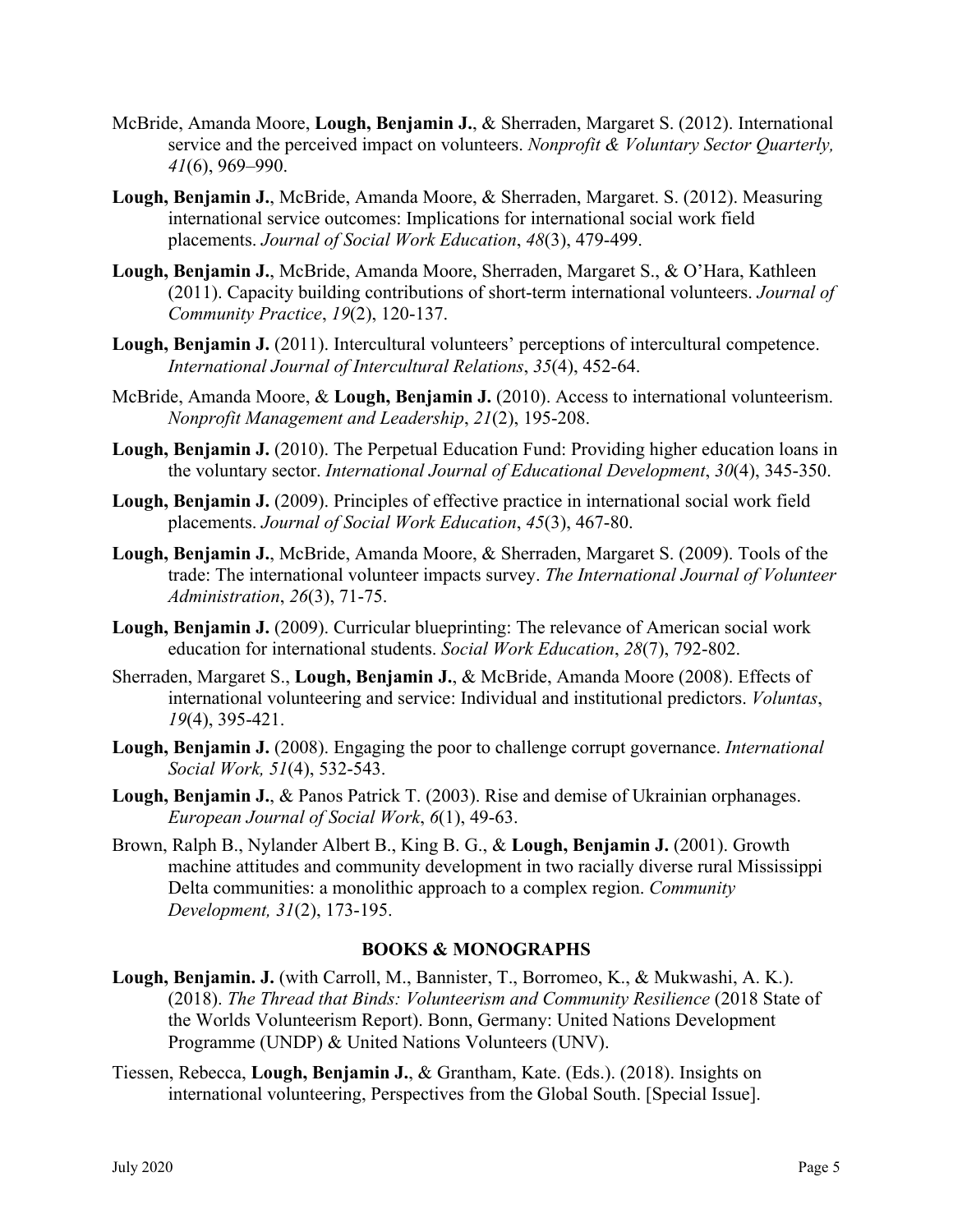*Voluntaris: Journal of Volunteer Services*, 1-143.

- Leigh, Robert, Giesing, C., León, M. J., Haski-Leventhal, Debbie, **Lough, Benjamin J.**, Mati, Jacob M., Smith, David H., & Strassburg, S. (2011). *State of the World's volunteerism report: Universal values for global well-being.* Bonn, Germany: United Nations Development Programme (UNDP) & United Nations Volunteers (UNV).
- **Lough, Benjamin J.** (2010). *Predictors of intercultural competence among international volunteers*. Dissertation series. St. Louis: Brown School of Social Work, Washington University.

## **BOOK CHAPTERS**

- **Lough, Benjamin J.** (accepted). International volunteer service. In Cynthia Franklin (Ed.), *Encyclopedia of Social Work*, (21st ed.). New York: National Association of Social Workers Press and Oxford University Press.
- **Lough, Benjamin J.** (2020). International volunteering. In R. A. List, H. K. Anheier, & S. Toepler (Eds.), *International Encyclopedia of Civil Society*, (2nd ed.). New York: Springer.
- Barton, Sarita, Tucker, Bradley, & **Lough, Benjamin J.** (2017). Host organization perspectives of volunteer traits: Implications for selection and training. In N. T. Tan, S. Chan, K. Mehta, & D. Androff (Eds.), *Transforming Society: Strategies for Social Development in Singapore, Asia, and Around the World* (pp 214-228). London: Routledge.
- **Lough, Benjamin J.**, Devereux, Peter, Uhereczky, Agnes, & Perold, Helene (2017). Stipended transnational volunteering. In D. H. Smith, C. Rochester, R. A. Stebbins & J. Grotz (Eds.), *Palgrave Handbook on Volunteering and Nonprofit Associations* (pp 242-258). Hampshire, UK: Palgrave Macmillan.
- Bryer, Thomas A., Pliscoff, Cristian, **Lough, Benjamin J.**, Obadare, Ebenezer, & Smith, David Horton (2017). Stipended national service volunteering. In D. H. Smith, C. Rochester, R. A. Stebbins & J. Grotz (Eds.), *Palgrave Handbook on Volunteering and Nonprofit Associations* (pp 259-274). Hampshire, UK: Palgrave Macmillan.
- Hartman, Eric, **Lough, Benjamin J.**, Toms, Cynthia, & Reynolds, Nora (2015). Assessing intercultural capacities, civic engagement, and critical thinking: The global engagement survey. In Friedman, J., Haverkate, V., Oomen, B., Park, E. & Sklad, M. (Eds.), *Going Glocal in Higher Education: The Theory, Teaching, and Measurement of Global Citizenship* (pp 127-145). Amsterdam: Drukkerij Publishing.
- Graham, Lauren A., Mavungu, Eddy Mazembo, Perold, Helene, Cronin, Karena, Muchemwa, Learnmore, & **Lough, Benjamin J.** (2012). International volunteers and the development of host organisations in Africa: Lessons from Tanzania and Mozambique. In SAGE Net (Ed.), *International Volunteering in Southern Africa: Potential for Change?* (pp. 31-59). Bonn, Germany: Scientia Bonnensis.

## **RESEARCH REPORTS**

**Lough, Benjamin J.** (2019). *Volunteering and measures of human development*. (CSD Research Briefs No. 19-28). St. Louis: Center for Social Development.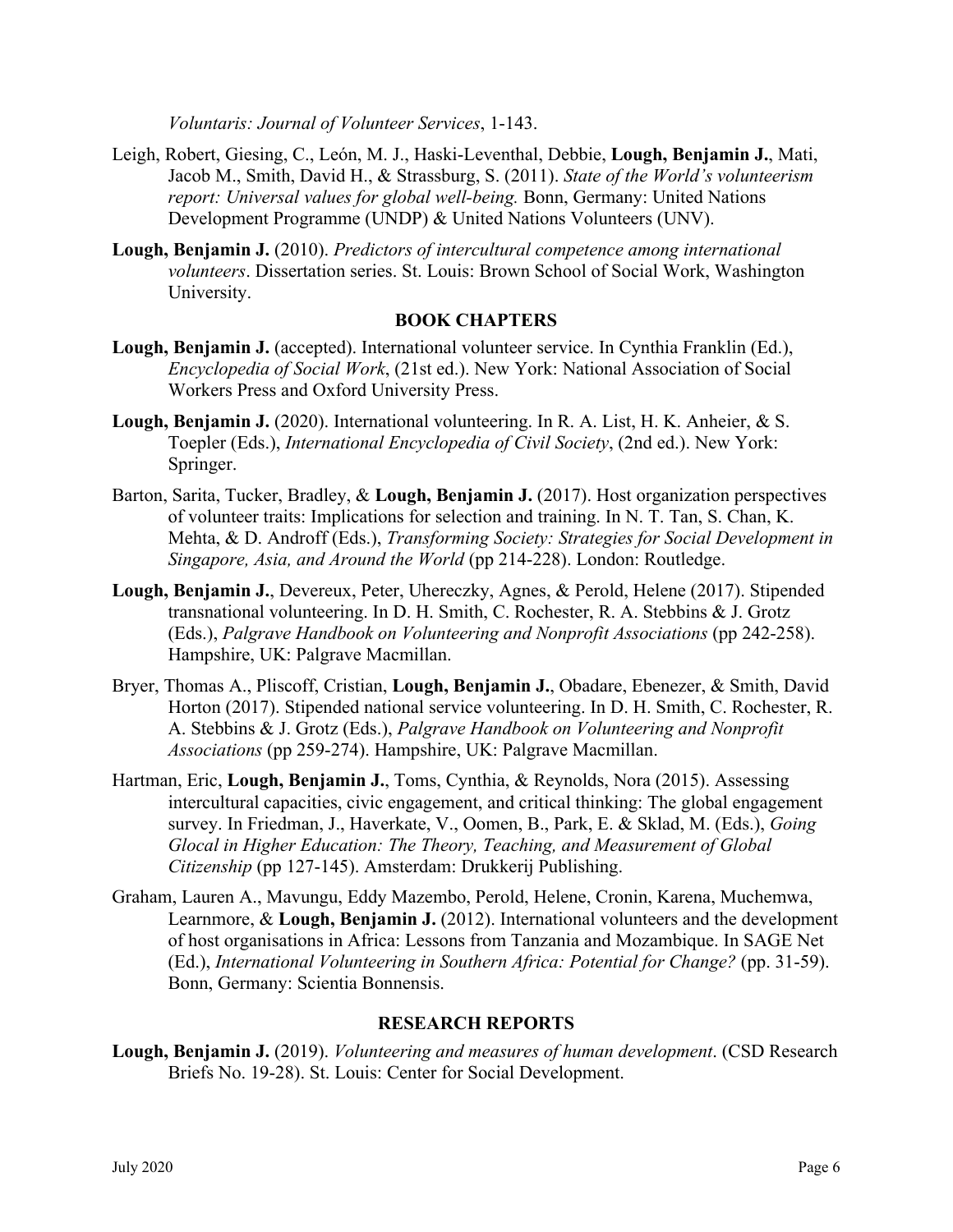- Tiessen, Rebecca & **Lough, Benjamin J.** (2019). *The effects of international volunteering on community-based engagement in Canada*. Ottawa: Employment and Social Development Canada.
- Reynolds, Nora P., **Lough, Benjamin J.**, Toms, Cynthia & Hartman, Eric. (2018). *Assessing global learning: Global Engagement Survey.* globalsl.org. Haverford, PA: The Center for Peace and Global Citizenship, Haverford College.
- **Lough, Benjamin J.**, Allum, Cliff, Devereux, Peter, & Tiessen, Rebecca. (2018). *The Global Research Agenda on Volunteering for Peace and Development* (CSD Research Brief No. 18-50). St. Louis, MO: Washington University, Center for Social Development.
- Grandi, Francesca, **Lough, Benjamin J.** & Tom Bannister (2018). *Global Trends in Volunteering Infrastructure*. Bonn, Germany: United Nations Volunteers.
- **Lough, Benjamin J.**, Sherraden, Margaret S., McBride, Amanda M., Sherraden, Michael, & Pritzker, Suzanne (2017). *Productive Engagement Early in Life: Civic and Volunteer Service as a Pathway to Development*. [Grand Challenges for Social Work Initiative Working Paper No. 23]. Cleveland, OH: American Academy of Social Work and Social Welfare.
- **Lough, Benjamin J.** (2017). *Literature Review for the State of the World's Volunteerism Report 2018*. Bonn, Germany: United Nations Development Program (UNDP) & United Nations Volunteers (UNV).
- **Lough, Benjamin J.** (2016). *Global partners for sustainable development: The added value of Singapore International Foundation Volunteers.* Singapore: Singapore International Foundation.
- **Lough, Benjamin J.** (2016). *Reciprocity in international volunteer cooperation.* Oslo: Fredskorpsket.
- **Lough, Benjamin J.**, Sherraden, Margaret S., & McBride, Amanda Moore. (2016). *Developing pathways to volunteer service across the life course: Policy recommendations for meeting the grand challenge to advance long and productive lives.* Addendum to Policy Brief No. 4. Baltimore: American Academy of Social Work & Social Welfare.
- **Lough, Benjamin J.** (2015). *The evolution of international volunteering.* Bonn, Germany. United Nations Volunteers. [also translated into Chinese: 国际志愿服务的历史演变].
- **Lough, Benjamin J.** (2015). *Balancing donor priorities and the civil society function: A challenge for modern IVCOs.* Ottawa, Canada. International Forum for Volunteering in Development.
- **Lough, Benjamin J.** (2015). *A decade of international volunteering from the United States, 2004 to 2014* (CSD Research Brief 15-18). St Louis: Center for Social Development.
- **Lough, Benjamin J.**, & Matthew, Lenore E. (2014) *International volunteering and governance.*  Bonn, Germany: United Nations Volunteers and the International Forum for Volunteering in Development.
- **Lough, Benjamin J.**, & Matthew, Lenore E. (2013) *Measuring and conveying the added value of international volunteering.* Ottawa: International Forum for Volunteering in Development.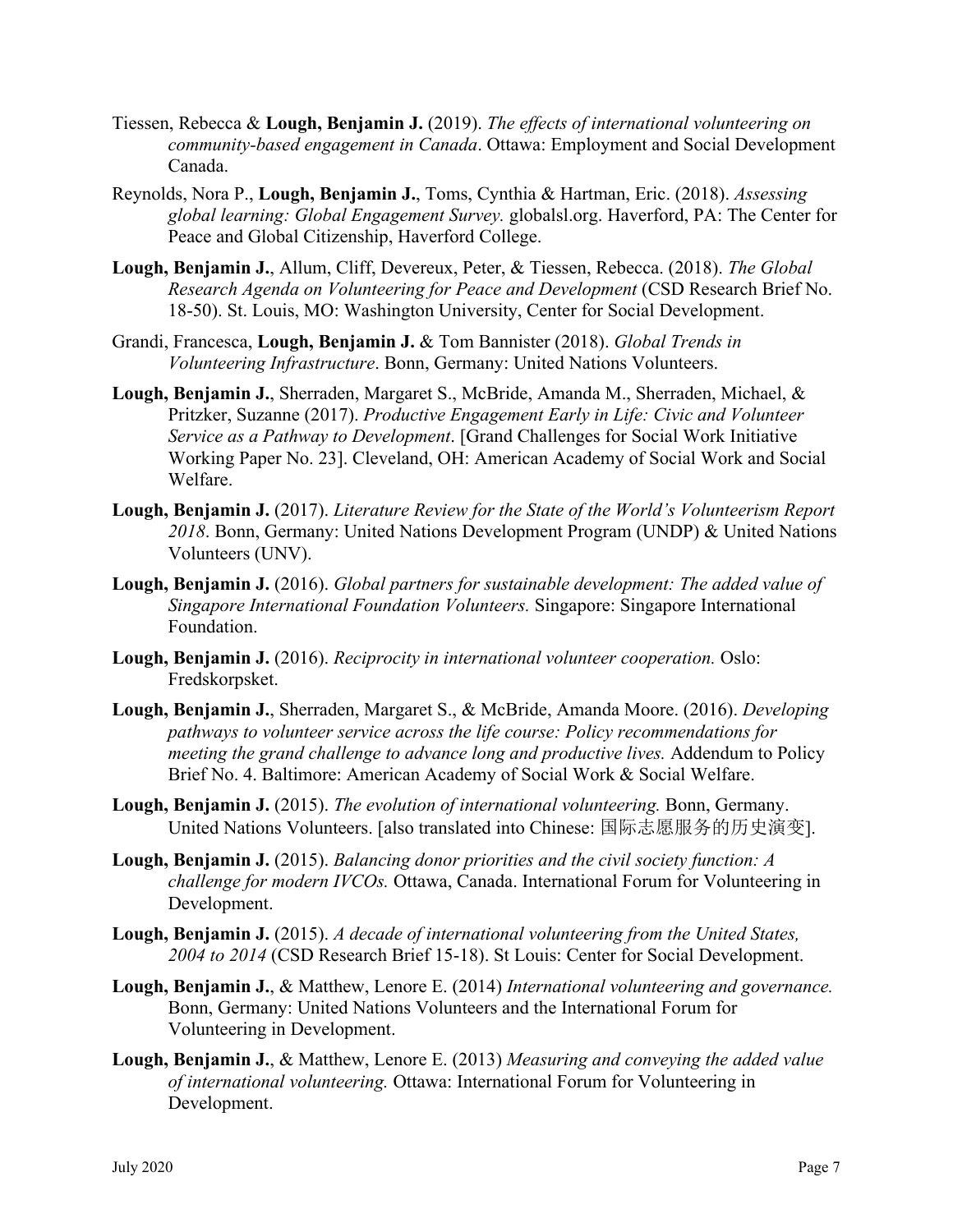- **Lough, Benjamin J.**, Thomas, Margaret C., & Asbill, Michelle A. (2013). *International volunteering for development: A desk review of Forum members' grey literature*. Ottawa: International Forum for Volunteering in Development.
- **Lough, Benjamin J.**, Edralin, Amy, Thomas, Margaret C., & Xiang, Xiaoling (2013). *Evaluating AJWS international service programs*. Urbana IL: University of Illinois at Urbana-Champaign.
- **Lough, Benjamin J.**, & Matthew, Lenore E. (2013) *Measuring and conveying the added value of international volunteering.* Ottawa: International Forum for Volunteering in Development.
- **Lough, Benjamin J.** (2012). *Participatory research on international volunteerism for development in Kenya*. Fitzroy, Australia: International Forum on Development Service.
- **Lough, Benjamin J.**, & Thomas, Margaret C. (2012). *Action for a just World. Evaluating Pursue, a project of American Jewish World Service & AVODAH , The Jewish Service Corps*. Urbana IL: University of Illinois at Urbana-Champaign.
- **Lough, Benjamin J.**, & Mati, Jacob (2012). *Volunteerism for peace in East Africa* (CSD Working Papers No. 12-29). St. Louis: Center for Social Development.
- **Lough, Benjamin J.**, & Sherraden, Margaret S. (2012). *Civic service and asset building in generating livelihoods among youth in Africa* (CSD Working Papers No. 12-28). St. Louis: Center for Social Development.
- **Lough, Benjamin J.**, & Allum, Cliff (2011). *Changing patterns of state funding for international volunteerism*. Fitzroy, Australia: International Forum on Development Service.
- **Lough, Benjamin J.** (2011). *International service perspectives from Weltwärts and Intercultural Youth Exchange volunteers*. (VOSESA Working Papers). Johannesburg: Volunteer and Service Enquiry Southern Africa.
- Brassard, Caroline, Sherraden, Margaret S., & **Lough, Benjamin J.** (2010). *Emerging perspectives on international volunteerism in Asia.* Singapore: International Forum on Development Service and the Singapore International Foundation.
- **Lough, Benjamin J.**, McBride, Amanda Moore, Sherraden, Margaret S., & O'Hara, Kathleen (2010). *Capacity building contributions of short-term international volunteers* (CSD Working Papers No 08-06). St Louis: Center for Social Development.
- McBride, Amanda Moore, **Lough, Benjamin J.**, & Sherraden, Margaret S. (2010). *Perceived impacts of international service on volunteers: Interim results from a quasi-experimental study*. Washington DC: Brookings Institution & Center for Social Development.
- **Lough, Benjamin J.**, McBride, Amanda Moore, & Sherraden, Margaret S. (2009). *Measuring volunteer outcomes: The International Volunteer Impacts Survey* (CSD Research Report No. 09-31). St Louis: Center for Social Development.
- **Lough, Benjamin J.**, McBride, Amanda Moore, & Sherraden, Margaret S. (2009). *Perceived effects of international volunteering: Reports from alumni* (CSD Research Report No. 09- 10). St Louis: Center for Social Development.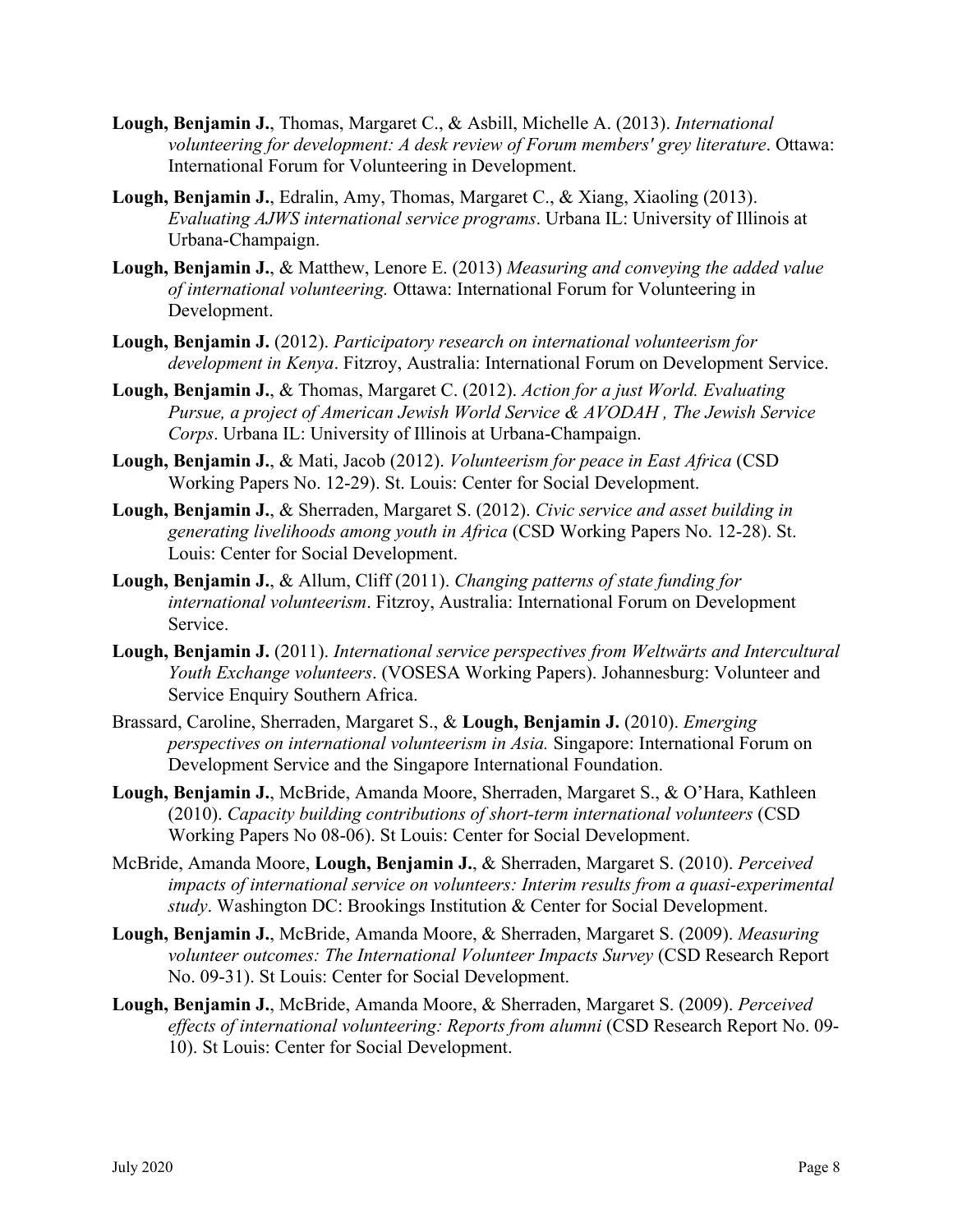- Sherraden, Margaret S., **Lough, Benjamin J.**, & McBride, Amanda Moore (2008). *Impacts of international volunteering and service* (CSD Working Papers No 08-06). St Louis: Center for Social Development.
- **Lough, Benjamin J.**, & Spring, Kimberly (2007). *National and international volunteerism among volunteers in the United States* (CSD Working Papers No. 07-31). St Louis: Center for Social Development & the Corporation for National and Community Service.
- **Lough, Benjamin J.**, McBride, Amanda Moore, & Sherraden, Margaret S. (2007). *The estimated economic value of a US volunteer abroad* (CSD Working Papers, No. 07-29). St Louis: Center for Social Development.
- McBride, Amanda Moore, Sherraden M. S., & **Lough, Benjamin J.** (2007). *Inclusion and effectiveness in international volunteering and service* (CSD Perspective 07-13). Also presented May 24, 2007 at the U.S. Congressional Briefing on Global Service Fellowships. Russell Senate Building, Washington DC.
- **Lough, Benjamin J.** (2006). *International volunteerism in the United States, 2005* (CSD Research Brief 06-18). St Louis: Center for Social Development.
- Panos, Patrick T., Cox, Shirley E., Williams, Kevin, **Lough, Benjamin J.**, & Schaugaard, Chad E. (2002). *City of West Wendover community development health assessment: Final report.* Reno: University of Nevada, Reno Medical School.
- **Lough, Benjamin J.**, & Brown Ralph B. (2000). *Organizational survival of internats in a postcommunist system.* Honor's thesis series. Provo: Brigham Young University.

## **REVIEWS & PERIODICALS**

- **Lough, Benjamin J.** (forthcoming). [Review of the book *Radical doubt: The joker system, after Boal*, by M. Schutzman]. *Theatre Topics, 30*(2): pp. forthcoming.
- **Lough, Benjamin J.** (2020). Recognizing the value of volunteering in resilient communities. *Volunteering Together Magazine, (7)*: 20-24.
- **Lough, Benjamin J.** (2019). *The state of IVS in the World*. In CCIVS (Eds.), *Activity Report 2017-2018*, pp. 9-10. Paris, France: Coordinating Committee for International Voluntary Service & United Nations Educational, Scientific and Cultural Organization (UNESCO).
- Seelig, Vera J., & **Lough, Benjamin J.** (2015). *Strategic directions for global research on volunteering for peace and sustainable development.* Bonn, Germany: United Nations Volunteers, International Forum for Volunteering in Development, Center for Social Development.
- **Lough, Benjamin J.**, & Toms, Cynthia. (2015). International service learning: Concerns from a community of practice. Published online January 12 at [https://compact.org/global](https://compact.org/global-service-learning-concerns-from-a-community-of-practice/)[service-learning-concerns-from-a-community-of-practice/](https://compact.org/global-service-learning-concerns-from-a-community-of-practice/)
- **Lough, Benjamin J.** (2013) *Enhancing mechanisms to promote global engagement at the University of Illinois at Urbana-Champaign.* Urbana: University of Illinois.
- Brassard, Caroline, Sherraden, Margaret S., & **Lough, Benjamin J.** (2011, February). International volunteerism in Asia. *Humaneity Magazine*, pp. 37-40.
- Lager, Pat B., **Lough, Benjamin J.**, Mathiesen, Sally, Teasley, M., & Wilke, Dina (2010).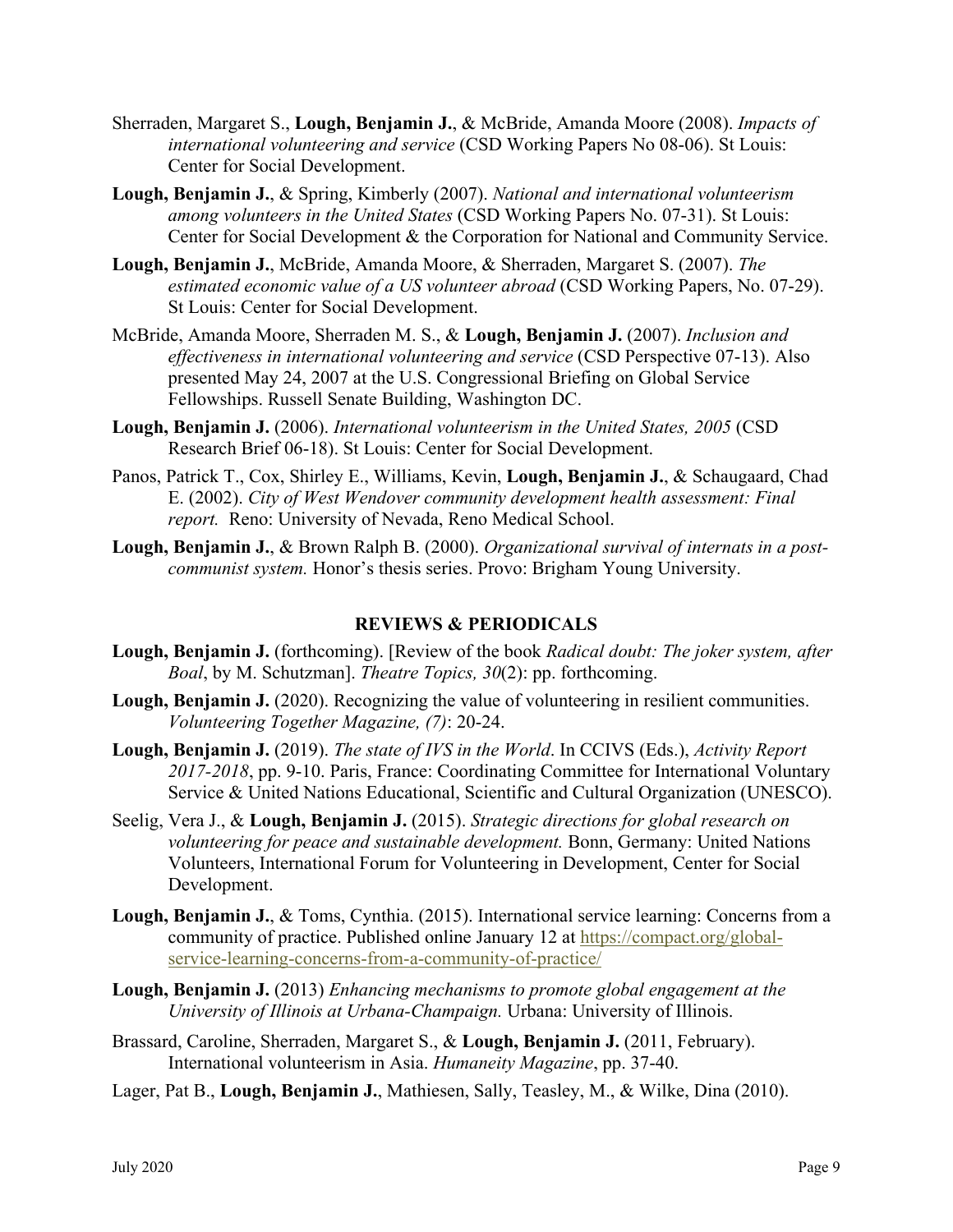*Recommendations for developing a comprehensive, coordinated, and cohesive mental health infrastructure in American Samoa.* Pago Pago: American Samoa Department of Human and Social Services.

- **Lough, Benjamin J.** (2008). Tools to enhance accountability and transparency of international volunteering programmes*. CIVICUS International Volunteer Day Special Issue* (418). World Alliance for Citizen Participation, Johannesburg, South Africa.
- **Lough, Benjamin J.** (2007). Promoting inclusion in international volunteer programmes*. CIVICUS International Volunteer Day Special Issue* (368). World Alliance for Citizen Participation, Johannesburg, South Africa.

#### **MULTI-MEDIA**

- Hartman, Eric, **Lough, Benjamin J.** Toms, Cynthia, & Reynolds, Nora. (2016). Fair Trade Learning: Sustainable Development Values. Video. Kindea Labs: New York. <https://vimeo.com/153249405>
- Hartman, Eric, **Lough, Benjamin J.** Toms, Cynthia, & Reynolds, Nora. (2015). Research Insights for Best Practice International Volunteering. Video. Kindea Labs: New York. <https://vimeo.com/133662301>

#### **PUBLICATIONS IN-PROCESS**

- **Lough, Benjamin J.** & Fee, Anthony. (submitted). Breaking the iron cage: Understanding legitimacy claims for international development volunteering. Submitted to *Nonprofit and Voluntary Sector Quarterly*.
- **Lough, Benjamin J.** (resubmitted with revisions). Encountering global hierarchies in scholarship on volunteering. Submitted to *Voluntas: International Journal of Voluntary and Nonprofit Organizations*.
- Tiessen, Rebecca, Cassin, K., & **Lough, Benjamin J.** (submitted). International development volunteering as a catalyst for long-term prosocial behaviours of returned Canadian volunteers. Submitted to *Citizenship Teaching & Learning*.
- Tiessen, Rebecca, Rao, Shiela, & **Lough, Benjamin J.** (submitted). Everyday interactions in transnational spaces: International development volunteering as transformational feminist practice for gender equality. Submitted to *Journal of Developing Societies*.

#### **PEER-REVIEWED PRESENTATIONS**

- *Ethical approaches to 'community engagement' across differences of culture & power*. Panel presentation at the 2020 Ashoka U Exchange Conference, Saint Paul, Minnesota, April 17, 2020 (with S. Khumalawa, W. Oppenheim, and M. Simon).
- *Experiences evaluating changemaker education*. Panel presentation at the 2020 Ashoka U Exchange Conference, Saint Paul, Minnesota, April 17, 2020 (with A. Chroman, N. Isserman, and S. LaFleur).
- *Making a world of difference at home and abroad: Prosocial activities and aspirations of returned international volunteers.* Paper presented at the Association for Research on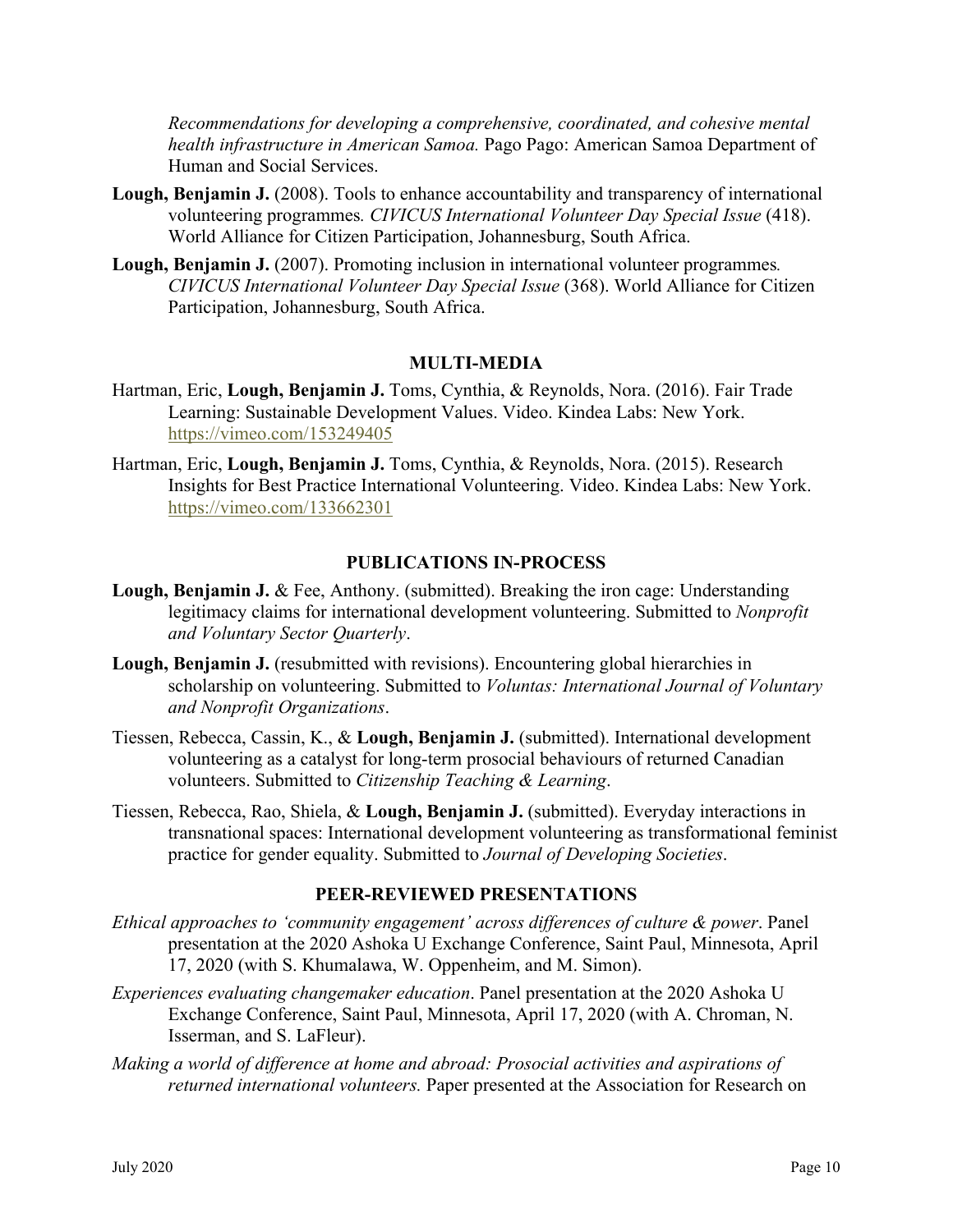Nonprofit Organizations and Voluntary Action (ARNOVA), San Diego, California, November 22, 2019 (with R. Tiessen).

- *Examining the normative operations of nonprofit academic centers.* Paper presented at the Association for Research on Nonprofit Organizations and Voluntary Action (ARNOVA), San Diego, California, November 21, 2019.
- *Social innovation or social distraction? Ethical dimensions of entrepreneurship in global service learning programming.* Panel presentation at the Global Service Learning Summit, Clemson, South Carolina, November 4, 2019 (with W. Oppenheim, A. Pradhan, S. Owusu-Amankwaah and R. Tiessen).
- *The Global Engagement Survey: Assessing cultural humility, global citizenship, and critical reflection.* Panel presentation at the 6th Global Service Learning Summit, Clemson, South Carolina, November 3, 2019 (with N.P. Reynolds, C. Toms and J. Evert).
- *Articulating the value case of the relational approach of volunteering.* Paper presented at the Annual IVCO Conference: Advancing Quality in International Volunteering for Development. Kigali, Rwanda, October 29, 2019.
- *The effects of international volunteering on community-based engagement in Canada.* Paper presented at the Conference of the Canadian Association for the Study of International Development, Vancouver, Canada, June 4, 2019 (with Rebecca Tiessen).
- *International Volunteering and Capacity Building: Volunteer Partner Organization Experiences of Mitigating Factors for Effective Practice.* Paper presented at the Association for Research on Nonprofit Organizations and Voluntary Action (ARNOVA), Austin, Texas, November 15, 2018.
- *International Volunteering and Capacity Building: Volunteer Partner Organization Experiences of Mitigating Factors for Effective Practice.* Paper presented at the Association for Research on Nonprofit Organizations and Voluntary Action (ARNOVA), Austin, Texas, November 16, 2018 (with Rebecca Tiessen).
- *The Added Value of Local Volunteerism to Community resilience.* Paper presented at the Association for Research on Nonprofit Organizations and Voluntary Action (ARNOVA), Austin, Texas, November 17, 2018 (with Thomas Bannister).
- *Practicing What We Preach: The Value and Challenges of using Volunteers to Research Volunteerism for Development.* Roundtable presentation at the International Society for Third-Sector Research Conference, Amsterdam, July 12, 2018.
- *Contributing to the Global Research Agenda on Volunteering for Peace and Development.*  Roundtable presentation at the International Society for Third-Sector Research Conference, Amsterdam, July 11, 2018.
- *Giving and Volunteering During Adverse Events and Disasters*. Paper presented at the International Society for Third-Sector Research Conference, Amsterdam, July 10, 2018.
- *The Distinctive Contributions of Volunteerism as a People-Centered Approach to Strengthen Vulnerable Communities*. Paper presented at the Joint World Conference on Social Work, Education and Social Development 2018 (SWSD 2018), Dublin, Ireland, July 7, 2018.
- *Communities of practice for ethical engagement.* Workshop presented at the 5th Global Service-Learning Summit, South Bend, Indiana, April 17, 2018 (with Reynolds, Nora; Hartman, Eric; Darity, Nathan; and Toms, Cynthia).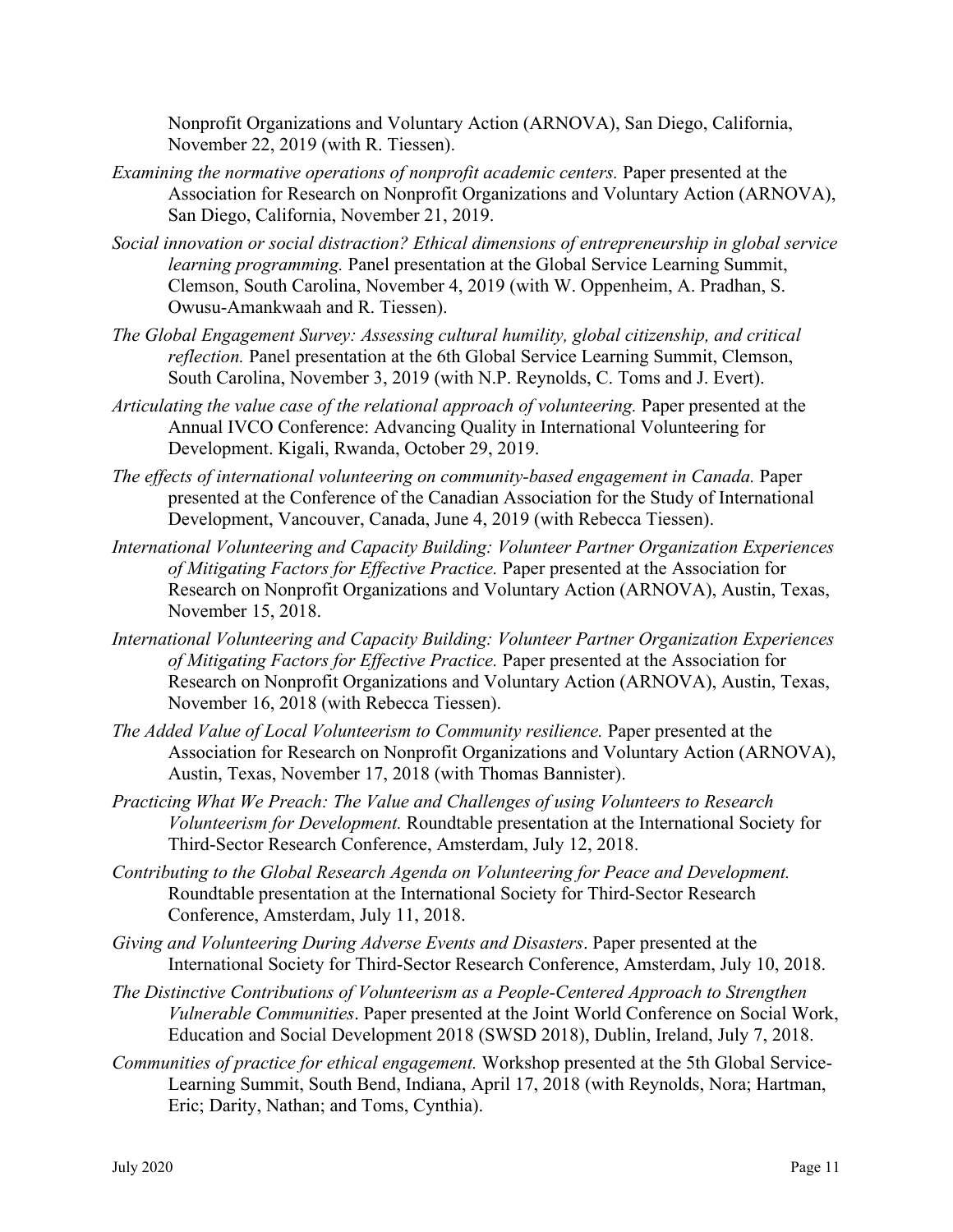- *Volunteer partner organization perspectives on the diverse characteristics of international volunteering.* Paper presented at the Association for Research on Nonprofit Organizations and Voluntary Action (ARNOVA), Grand Rapids, Michigan, November 17, 2017. (with Rebecca Tiessen).
- *Making sense of host country perspectives on international volunteers with and by locally-based researchers: A methodological journey.* Paper presented at the Association for Research on Nonprofit Organizations and Voluntary Action (ARNOVA), Grand Rapids, Michigan, November 17, 2017. (with Rebecca Tiessen).
- *Building resilient communities: The role of volunteerism in a turbulent world.* Poster presented at the Association for Research on Nonprofit Organizations and Voluntary Action (ARNOVA), Grand Rapids, Michigan, November 17, 2017. (with Thomas Bannister).
- *Accelerating volunteering through employee volunteer programs*. Paper presented at the Academy of Management Annual Meeting. Anaheim, California. August 9, 2016.
- *Theoretical alternatives to deconstructive analyses of volunteering for development.* Paper presented at the International Society for Third-Sector Research (ISTR)12th International Conference, Stockholm, Sweden, June 29, 2016. (with Tiessen, Rebecca and Cheung, Samuel).
- *Balancing donor priorities and the civil society function: A challenge for modern international volunteer cooperation organizations.* Paper presented at the Association for Research on Nonprofit Organizations and Voluntary Action (ARNOVA), Chicago, Illinois, November 21, 2015.
- *International research on the contributions of volunteerism to sustainable development: Challenges and opportunities.* Colloquium presentation at the Association for Research on Nonprofit Organizations and Voluntary Action (ARNOVA), Chicago, Illinois, November 20, 2015. (panel with Wallace, Tina; Brudney, Jeffrey; and Chao, Mae).
- *Assessing global learning: Multi-institutional, mixed method, and multidisciplinary insights.* Paper presented at the International Association for Research on Service Learning and Community Engagement (IARSLCE) Conference, Boston, November 17, 2015. (presented by Eric Hartman).
- Lessons from the longitudinal assessment of international volunteerism. Presented on the panel *Where are they now? Tracking program participants in international evaluations* at the Annual Conference of the American Evaluation Association, Chicago, Illinois, November 12, 2015. (panel with Dant, William P. and Martel, Mirka).
- *Assessing the outcomes of immersive service-learning across institutions of higher education.*  Paper presented at the Annual Conference of the American Evaluation Association, Chicago, Illinois, November 11, 2015.
- *Gender and sexual minority youth in home schools: Perceptions of climate and support. Paper* presented at the 4th Biennial International UIUC/NTU Symposium, Healthy Women, Healthy Societies: New Strategies to Address Global Health Disparities. October 31, 2015. Urbana, Illinois (presented by Sarah Okrey Anderson).
- *Assessing Student Civic and Global Learning.* Paper presented at the Assessment Institute in Indianapolis Conference. October 25, 2015. Indianapolis, IN. (presented by Richard Kiely and Eric Hartman).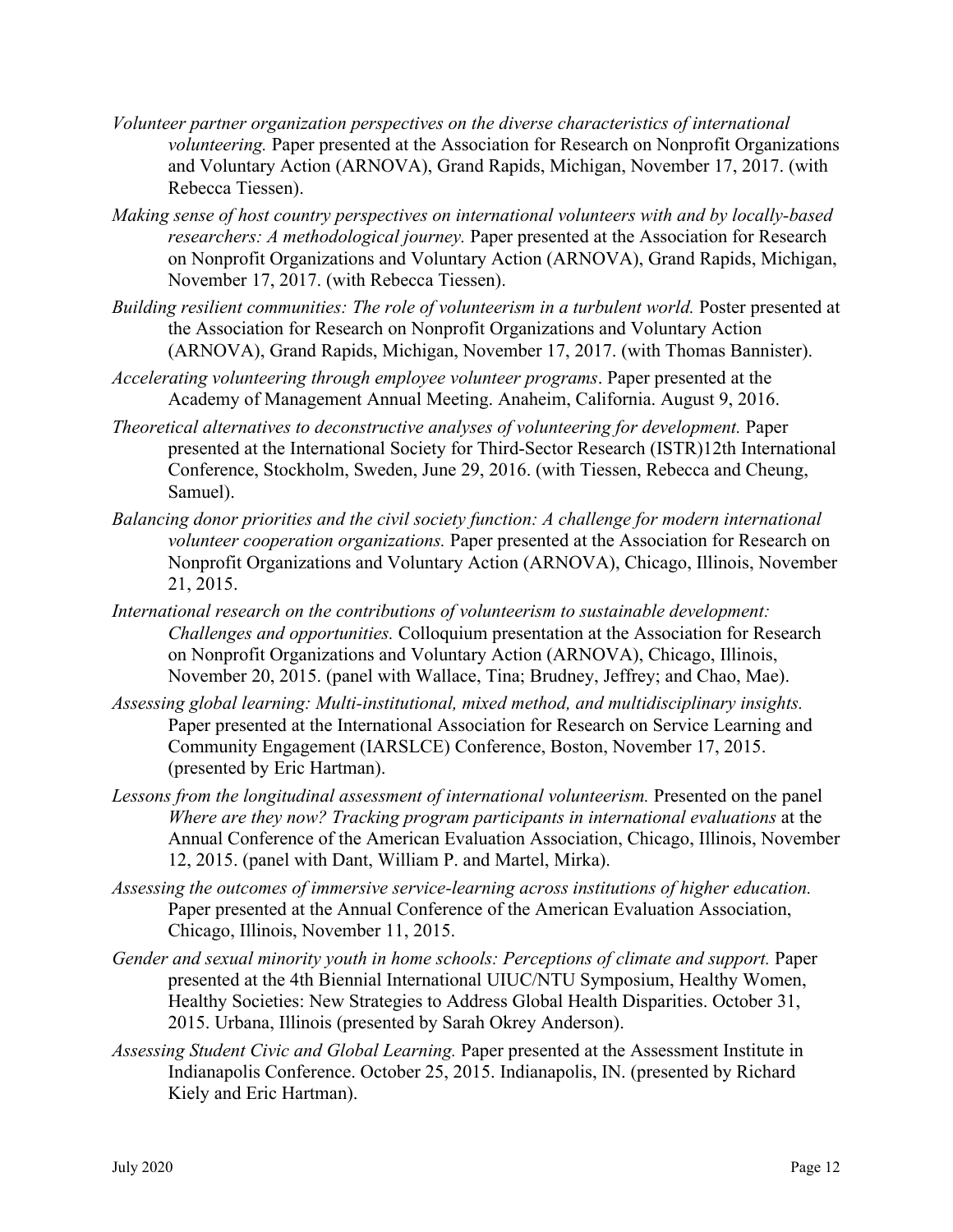- *Global civic engagement and social responsibility study: Conceptual framework and findings from a multi-institutional project.* Paper presented at the American Association of Colleges and Universities (AAC&U) Global Learning in College Conference. October 10, 2015. Fort Lauderdale, FL. (presented by Eric Hartman).
- *Racial preference in international volunteering: Perspectives from Kenya. Paper presented at the* National Taiwan University/University of Illinois at Urbana-Champaign Biannual Social Work Symposium. May 22, 2014. Taipei, Taiwan. (presented by Janet Carter-Black).
- *"I can be a whole me": Religious LGBTQ individuals negotiating intersecting identities in community organizations.* Paper presented at the Annual Conference of the Society for Social Work and Research (SSWR). San Antonio, Texas. January 19, 2014. (with Keene Lance, C. and Paceley, Megan S.).
- *When push comes to pull: The empowering and disempowering effects of international volunteer service.* Paper presented at the Joint World Conference on Social Work, Education and Social Development (SWSD). Melbourne, Australia. July 11, 2014. (with Amanda Hwu).
- *Confronting the white elephant: International volunteering and racial (dis)advantage*. Paper presented at the Annual Conference of the Society for Social Work and Research (SSWR). San Antonio, Texas. January 17, 2014. (with Carter-Black, Janet D.).
- *Motivations for volunteering internationally in later life.* Paper presented at the Association for Research on Nonprofit Organizations and Voluntary Action (ARNOVA), Hartford, Connecticut, November 22, 2013. (with Xiang, Xiaoling and Kang Sung-wan)
- *Measuring and conveying the added value of international volunteering.* Paper presented at the IVCO Annual Conference. Volunteering as a catalyst for post 2015 development policy and practice. Paris, France. October 28, 2013.
- *Understanding motivations and barriers to involvement in LGBTQ organizations: An ethnographic examination.* Paper presented at the Council on Social Work Education Annual Program Meeting (CSWE). Washington D.C. November 10, 2012 (with Paceley, Megan and Keene, Lance).
- *Capacity building contributions of short-term international volunteers.* Paper presented at the International Society for Third-Sector Research (ISTR): Democratization, Marketization, and the Third Sector, Università degli Studi di Siena, Italy, July 12, 2012.
- *The effects of demand-driven international service on bridging social capital*. Paper presentation at the Biennial Congress for International Social Work and Social Development: Action and Impact. Stockholm, Sweden, July 10, 2012.
- *Universal values for global well-being: The 2011 UN State of the World's Volunteerism Report.*  Paper presented at the 2012 National Conference on Volunteering and Service. Chicago, IL, June 19, 2012.
- *The role of international volunteers on educational disadvantage in rural Costa Rica. Paper* presentation at the Biennial International Symposium on Vulnerable Families, Urbana, Illinois, April 3, 2012.
- *International volunteers and the development of host organisations in Africa: Lessons from Tanzania and Mozambique.* Paper presented at the International Society for Third-Sector Research (ISTR) Africa Civil Society Research Network Conference, Stellenbosch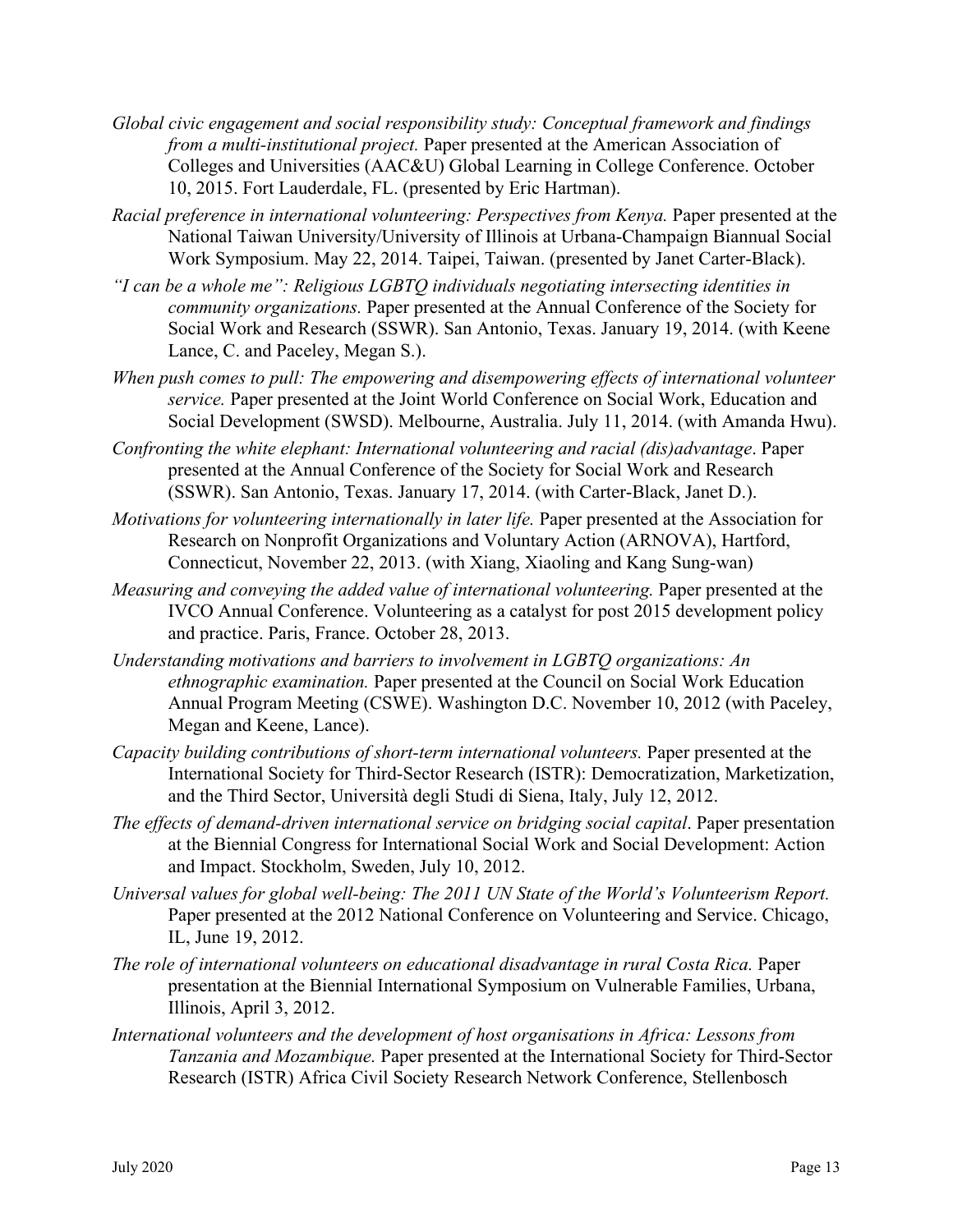University, South Africa, August 26, 2011, (with Graham, L. A., Mavungu, E. M., and Perold, H.).

- *The future of international service learning abroad and its impact on social responsibility.* Panel presentation at the NAFSA Conference: Association of International Educators, Vancouver, Canada, June 1, 2011 (with Edwards, J., Nolting, W., Rosenthal, S., & Schmidbauer, S.).
- *Volunteering megatrends: International volunteering.* Panel presentation at the International Association for Volunteer Effort (IAVE) World Volunteer Conference, Singapore, January 26, 2011 (with Brassard C., Sherraden, Margaret S., De Vera, J., and Sow, S. C).
- *Developing global citizens: Perceived effects of volunteering on international volunteers.* Paper presented at the International Society for Third-Sector Research (ISTR) Conference, Kadir Has University, Istanbul, Turkey, July 9, 2010.
- *Learning to value diversity: Predictors of international volunteers' intercultural competence.* Paper presented at the Society for Social Work and Research (SSWR) Annual Conference, San Francisco, California, January 16, 2010.
- *The effects of cultural contact on volunteers' intercultural competence.* Paper presented at the Association for Research on Nonprofit Organizations and Voluntary Action (ARNOVA), Cleveland, Ohio, November 20, 2009.
- *Principles of effective practice in international social work field placements.* Paper presented at the Council on Social Work Education (CSWE) Annual Program Meeting, San Antonia, Texas, November 7, 2009.
- *Researching the impacts of international volunteering and service.* Chaired panel presentation at the Conference on International Volunteer Co-operation Organizations (IVCO), sponsored by the International FORUM on Development Service, Budapest, Hungary, October 19, 2009 (panel with Stuart, J., Allum, C., McBride A. M., & Sherraden M. S.).
- *The contribution of international volunteers to social development in Peru.* Paper presented at the International Consortium for Social Development Symposium (ICSD), Universidad Autónoma de Nuevo León, Monterrey, Mexico, July 28, 2009 (with O'Hara, K.).
- *Measuring the impacts of international volunteering and service*. Paper presented at the Association for Research on Nonprofit Organizations and Voluntary Action (ARNOVA) Annual Conference, Philadelphia, Pennsylvania, November 22, 2008.
- *The forms and effects of international volunteering.* Chaired panel presentation at the International Society for Third-Sector Research (ISTR): The Third Sector and Sustainable Social Change, University of Barcelona, Spain. July 12, 2008 (panel with Allum C., Devereux, P., & Caspar, M.).
- *Volunteering and service-learning abroad: Maximizing positive impact on host communities.* Paper presented at the NAFSA Conference: Association of International Educators, Washington DC, May 29, 2008 (panel with Merrill, M. C., Webb, R. A., & Matherly, C.).
- *International volunteering for individual and global development: Brookings Institution Initiative.* Panel presentation at the NAFSA Conference: Association of International Educators, Washington DC, May 28, 2008 (panel with Caprara, D., Rosenthal, S., & Stahl, K.).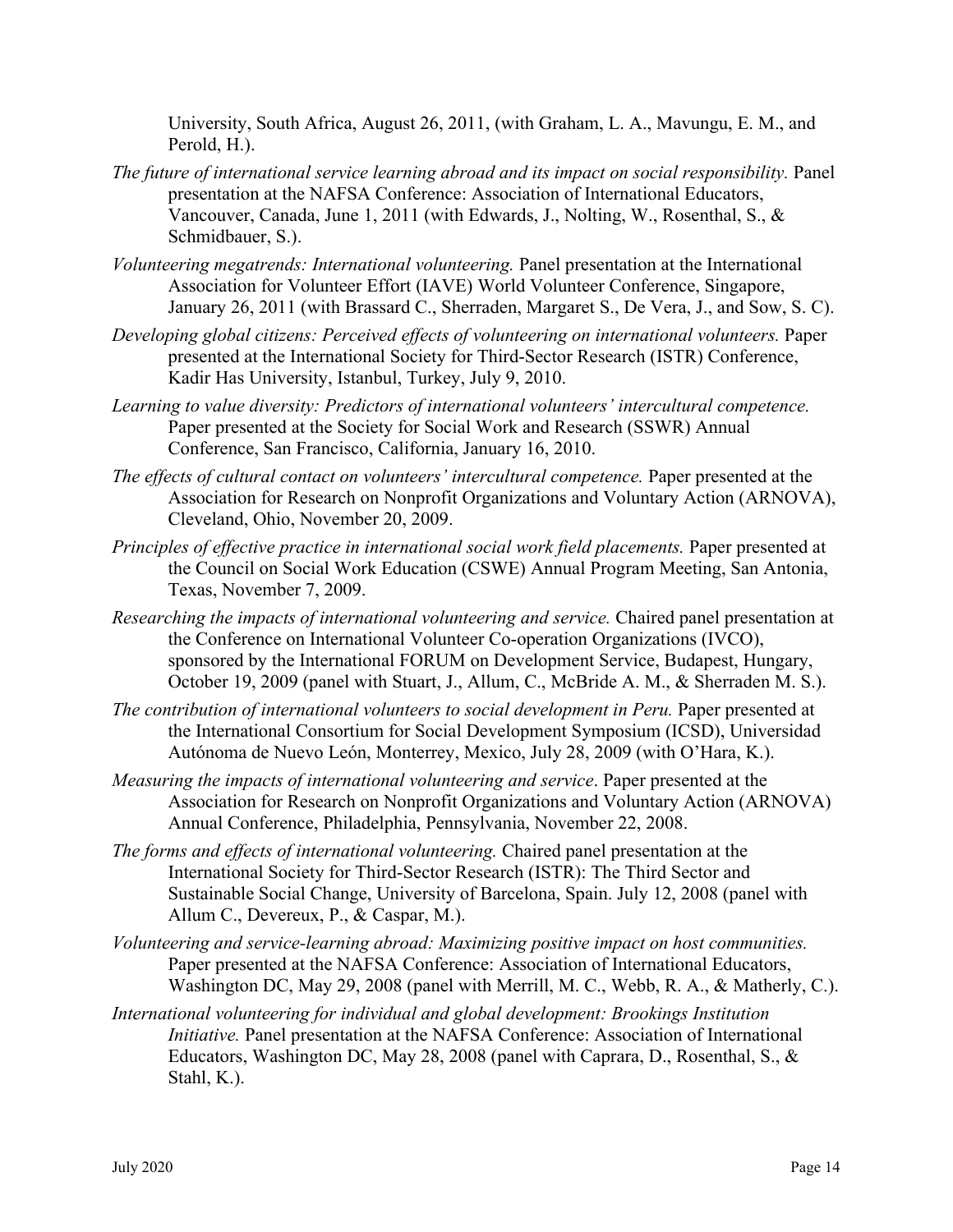- *The state of international volunteering and service research.* Paper presented at the International Association for Volunteer Effort (IAVE) World Volunteer Conference, Panama City, Panama, April 4, 2008 (with Sherraden, Margaret S., & McBride, Amanda Moore).
- *Access to international volunteerism in the United States: Results from the Current Population Survey.* Paper presented at the Association for Research on Nonprofit Organizations and Voluntary Action (ARNOVA) Annual Conference, Atlanta, Georgia, November 15, 2007 (with McBride, Amanda Moore).

## **INVITED PRESENTATIONS**

- *Volunteering and resilience in the MENA [Middle East and North Africa] region during COVID-19*. Webinar presentation hosted by the Emirates Foundation. Abu Dhabi, United Arab Emirates. April 21, 2020.
- *Building resilience through volunteering during COVID-19*. Webinar presentation for the IAVE Global Series: Volunteering During a Pandemic. Washington, DC. April 14, 2020.
- *Volunteering for development home and away: Making the connection.* Keynote panel presentation at the Volunteering and Sustainable Development Workshop. London UK. December 4, 2018.
- *The scale and scope of global volunteering in 2018.* Research presentation at the 2018 Conference on International Volunteer Cooperation Organizations (IVCO). Ottawa, Canada. October 28, 2018. (with Emma Morley).
- *Policy Environment and Citizen Participation Methods for Inclusive Development.* Panel presentation at the 2018 Conference on International Volunteer Cooperation Organizations (IVCO). Ottawa, Canada. October 28, 2018. (with Marie-Claude Savard and Stéphanie Bacher).
- *United Nations Plan of Action to Integrate Volunteering into Peace and Development for the Next Decade and Beyond: 2015-2030.* Roundtable facilitated at the Association for Research on Nonprofit Organizations and Voluntary Action (ARNOVA), Grand Rapids, Michigan, November 17, 2017.
- *Partnerships for measurement and documentation of volunteering for development.* Panel presentation at the Conference on International Volunteer Cooperation Organizations (IVCO), cohosted by the International Forum for Volunteering in Development and the Korea International Cooperation Agency (KOICA). Seoul, Korea. October 25, 2017.
- *Youth engagement and its potential for social change.* Keynote panel presentation at the UNESCO NGO Forum. Riyadh, Saudi Arabia. May 3, 2017.
- *Volunteer organizations in global partnerships for sustainable development.* Presentation at the Annual Conference of International Volunteer Cooperation Organizations. Bonn, Germany. October 12, 2016.
- *Enhancing reciprocity in volunteering and civic engagement.* Presentation at the Civic Engagement Conference. Provo, UT. October 6, 2016.
- *Assessing volunteers' contributions to resilient communities.* Presentation at the United Nations SWVR 2018 workshop. Bonn, Germany. May 31-June 2, 2016.
- *From impact measurement to the recognition of international voluntary service.* Presentation at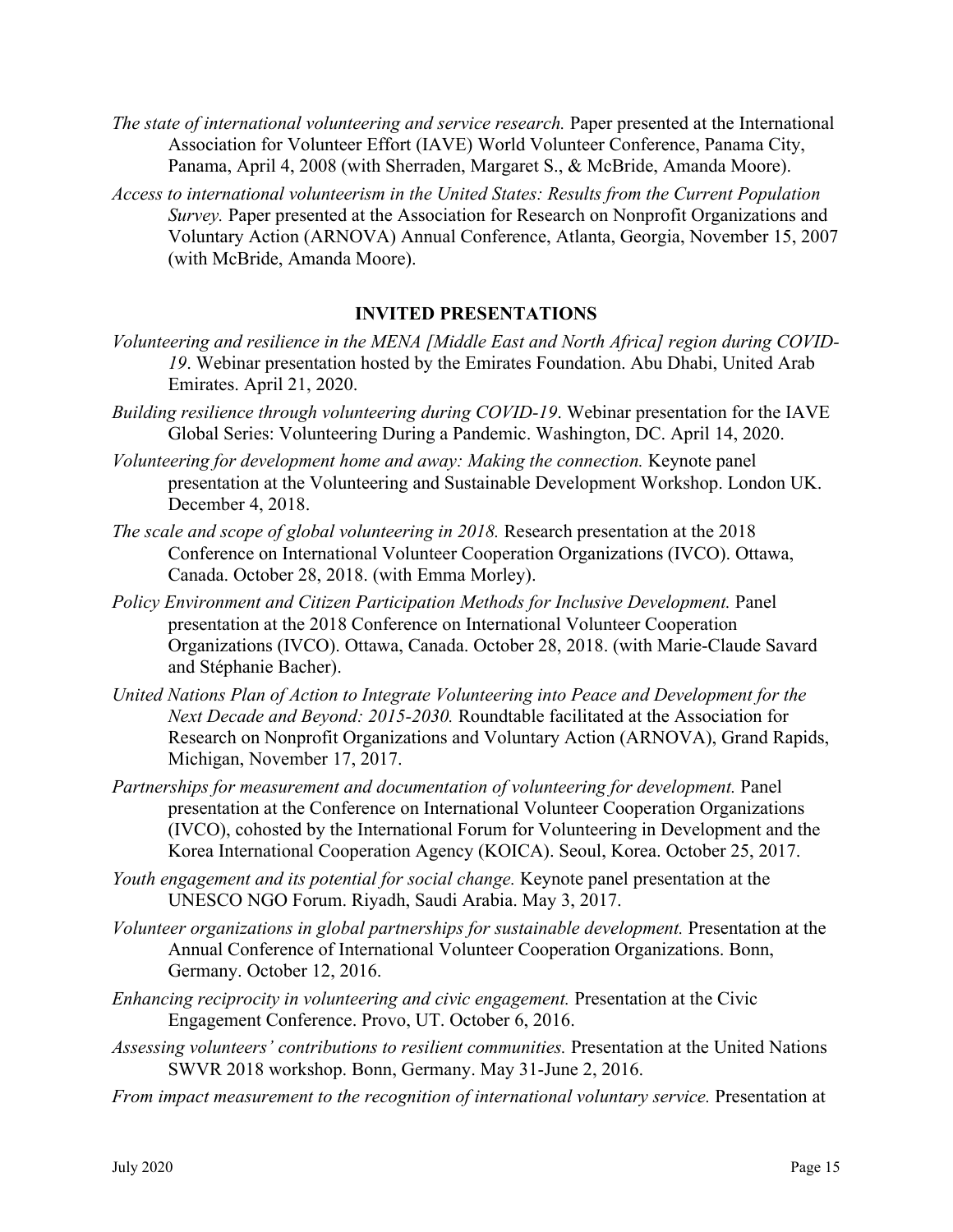the Changing Perspectives Workshop. Sponsored by the Coordinating Council for Volunteer Service. Paris, France. May 25-29, 2016.

- *The role of volunteers in achieving the 2030 Agenda for Sustainable Development*. Sponsored by Building Bridges Coalition and Partners of the Americas. Webinar delivered April 26, 2016 <https://attendee.gotowebinar.com/recording/3849278432850236674> (with Amanda MacArthur and Amanda Mukwashi)
- *Reciprocity in international volunteer cooperation.* Keynote address presented at the Volunteering in Development European Meeting of International Volunteer Cooperation Organizations. Oslo, Norway. March 16, 2016.
- *The changing role of international volunteer cooperation organizations as alternative development actors*. Paper presented at the Development Partnerships Symposium: The Role of International Volunteering. National University of Singapore. Singapore. December 8, 2015.
- *The value and impact of international volunteering.* Presentation at the USAID Farmer-to-Farmer 30<sup>th</sup> Anniversary and Implementing Partners Summit. Washington, DC. December 4, 2015.
- *Volunteer impact 360.* Presentation and panel moderation at the Volunteers for Economic Growth Alliance 2015 Annual Assembly. Washington, DC. Dec. 3, 2015.
- *Testing the limits of the European Union: Greece, the economy, and the refugee crisis.*  Presentation at the European Union Center Roundtable Discussion Series. Urbana, IL. October 30, 2015.
- *Research and capacity building on international volunteer work camps*. Presentation and workshop at the Changing Perspectives: From Impact Measurement to the Recognition of International Voluntary Service. Cohosted by EU Erasmus+ and Solidarités Jeunesses. Heraklion, Greece. October 21, 2015.
- *The evolution of international volunteering.* Presentation at the International Volunteer Service Exchange Conference, cohosted by the Beijing Committee of the China Youth League, United Nations Volunteers, and the United Nations Development Program. Beijing, China. October 12, 2015.
- *How can research support volunteering for development?* Presentation at the Conference on International Volunteer Cooperation Organizations (IVCO), cohosted by the International Forum for Volunteering in Development and the Japanese International Cooperation Agency. Tokyo, Japan. October 5, 2015
- *What community-level benefits do international volunteers bring to development projects?* Presentation at the Ethical Global Partnerships, Learning, and Service Symposium. Leading Change Institute: Staley School of Leadership Studies, Kansas State University, Manhattan, Kansas. August 12, 2015.
- *Strategic directions for global research on volunteering for sustainable development 2015-2030*. Co-organized the workshop (with Cliff Allum), moderated panels, and presented the "State of the field overview" at the Strategic Workshop for Volunteers in Sustainable Development, United Nations Volunteers, Bonn, Germany. July 6-7 2015.
- *Effective practices of international volunteers in disaster relief: Implications for the EU Aid Volunteers program.* Presentation at the European Union Lecture Series, University of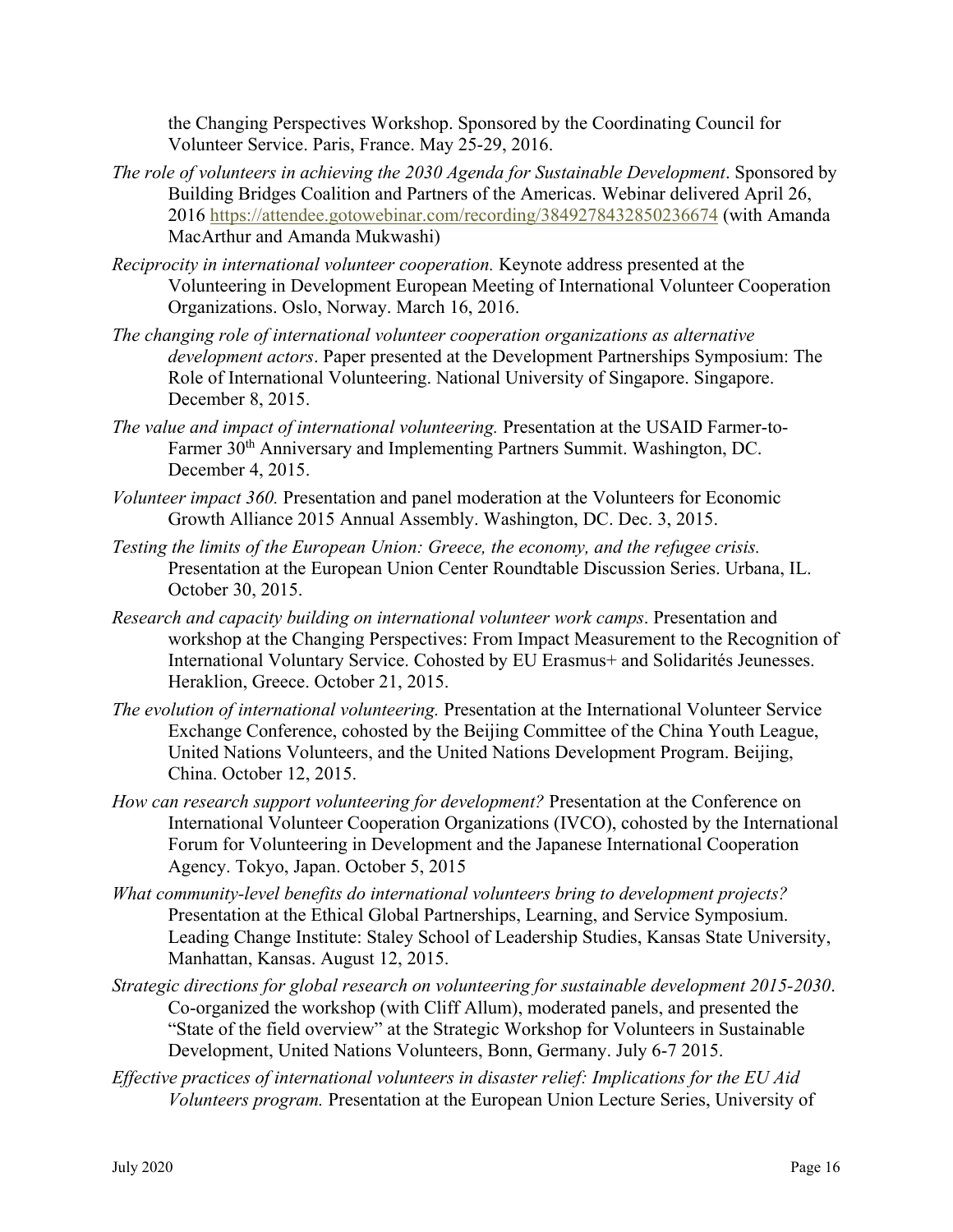Illinois at Urbana-Champaign, April 10, 2015 (with Chris Jackson). Posted online at <http://eucenterillinois.blogspot.com/2015/05/effective-practices-of-international.html>

- *International volunteering: Organizational experiences*. Moderated a panel presentation at the Conference on Volunteerism: Measuring for Global Impact. United Nations Volunteers (UNV) and the U.S. Peace Corps. Washington D.C. March 30, 2015.
- *Developing the Central Illinois Non-Profit Training Institute.* Poster presentation at the 2015 University of Illinois Public Engagement Symposium. March 10, 2015 (with Laura Huth).
- *Global service-learning: The state of the field.* Plenary presentation at the International Service Learning Summit. Durham, North Carolina. March 7, 2014 (with Eric Hartman).
- *The role of university consortia in researching volunteerism and the Sustainable Development Goals framework.* Panel presentation at the Asia-Pacific Conference on Volunteer Action for Peace and Development. Co-sponsored by the United Nations Educational Scientific and Cultural Organization (UNESCO) and the United Nations Economic and Social Commission for Asia and the Pacific (UN ESCAP). Bangkok, Thailand. October 28, 2014 (with P. Murthy and G. Aguiling-Dalisay).
- *International volunteering and governance*. Paper presented at the Conference on International Volunteer Cooperation Organizations (IVCO), cohosted by the International Forum on Volunteering in Development, World University Service of Canada (WUSC), and the Centre for International Studies and Cooperation (CECI), Lima, Peru. October 22, 2014 (with L.E Matthew).
- *The moderating effects of institutional programming on the outcomes of international workcamps.* Paper presented at the General Assembly of the Coordinating Committee for International Voluntary Service (CCIVS). National Assembly of Korea, Yeouido, Seoul, Korea. October 18, 2014
- *Directions and trends in international volunteering research.* Plenary presentation at Volunteers for Economic Growth Alliance (VEGA), Volunteer of the Decade: Promoting Prosperity Worldwide. Washington D.C. May 13, 2014.
- *Racial relations in international development cooperation.* Paper presentation at the African Students Organization Forum: "The (un)Spoken Emergent Africa: Myths and Realities". Urbana, IL, April 19, 2014 (with J. Carter-Black).
- *The Paris Accord on Volunteering for Sustainable Development.* Plenary presentation at the Intersessional Meeting between Major Groups and other Stakeholders and the Open Working Group on Sustainable Development Goals. United Nations Headquarters, New York, NY. November 22, 2013
- *Opportunities and challenges for international service learning.* Presentation for the International Academic Affairs Conversations on International Education Series. Urbana, IL, November 5, 2013.
- *Assessing student and community impacts from international service learning.* Plenary presentation at the International Service Learning Summit. Evanston, IL, October 24, 2013.
- *Models of global engagement in higher education.* Presentation at the Seminar for Enhancing Mechanisms to Promote Global Citizenship. Urbana, IL, October 2, 2013.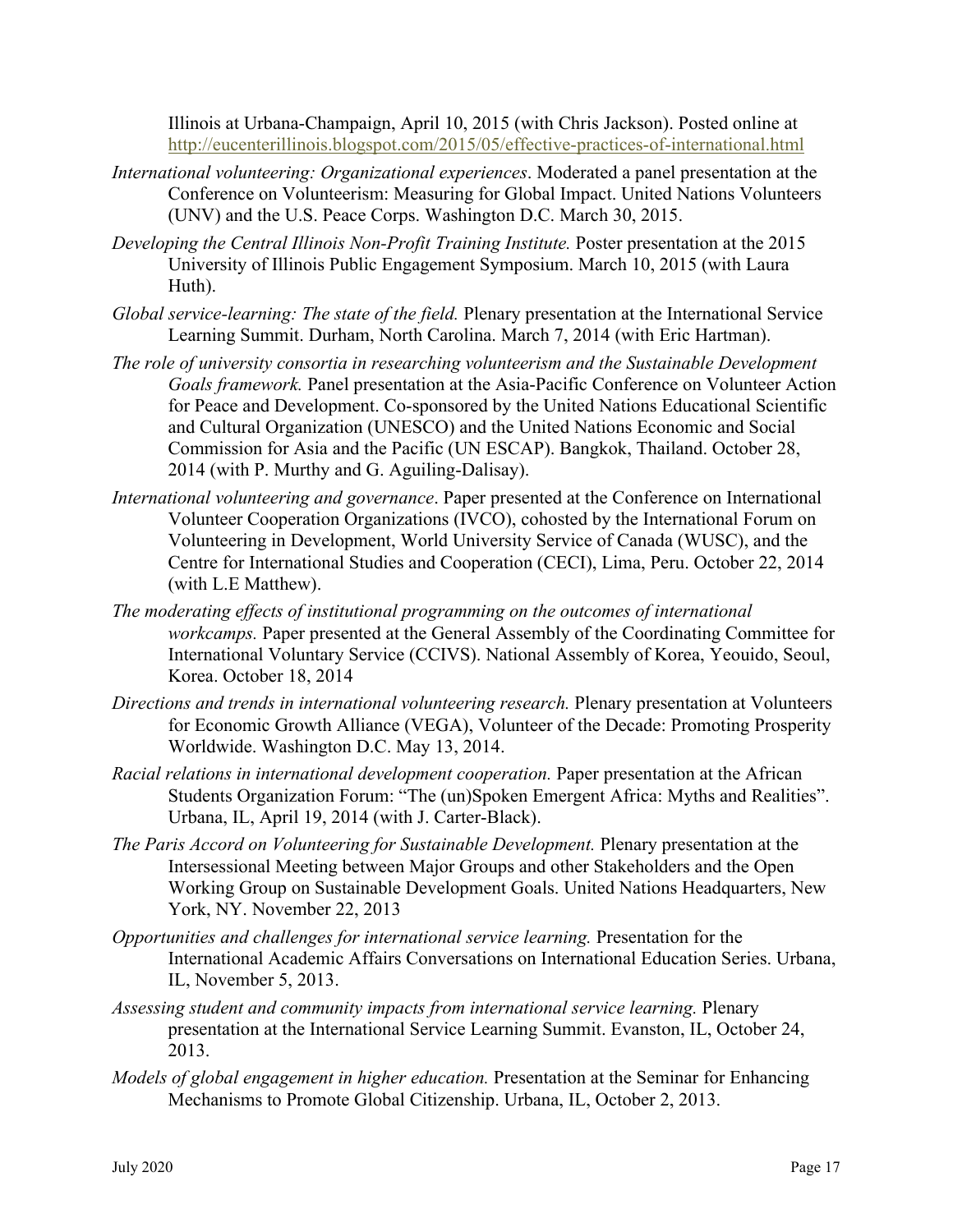- *Youth service as a strategy to enhance youth employability, entrepreneurship and access to education*. Paper presented at the Symposium for Building Youth Assets in South Africa. Johannesburg, South Africa. September 26, 2013.
- *Youth assets and service: Mechanisms to enhance youth employment.* Presentation to the U.S. Consulate and South Africa's Ambassador to the United States, Ebrahim Rasool. Washington D.C. September 12, 2013.
- *Participatory research on international volunteerism for development in Kenya*. Presentation at the Weidenbaum Lecture Series, Center for New Institutional Social Sciences, Washington University, St. Louis, September 17, 2012.
- *Volunteerism for Peace in East Africa.* Paper presented at the Africa Conference on Volunteer Action for Peace and Development. United Nations Complex, Nairobi, Kenya, July 3, 2012.
- *Students serving abroad: A framework for inquiry.* Paper presentation at the Symposium on International Service and Higher Education, in partnership with the Brookings Institution, Duke Engage, the Building Bridges Coalition, the Center for Social Development, and Service World. St. Louis, MO, April 1, 2011 (with Sherraden, Margaret S.).
- *Volunteerism in the North American Context*. Roundtable presentation at the United Nations Regional Consultation Meeting for the *State of the World's Volunteerism Report*, Alexandria, VA, November 20-21, 2010.
- *Evaluating and measuring the impact of citizen diplomacy*. Roundtable presentation at the U.S. Summit for Citizen Diplomacy, Washington DC, November 16-19, 2010 (panel with Bhandari, R., Caza, F., Goodman, A., O'Keefe, J., Kerley, J., Ruth, R., & Suh, C.)
- *Contributions of international volunteerism to social capital: Voices from the community*. Paper presented at the National Symposium on the Future of International Service, in honor of the 50th Anniversary of the Peace Corps, University of Michigan, Ann Arbor, MI, October 13, 2010 (with McBride, Amanda Moore, & Sherraden, Margaret S.)
- *Emerging perspectives on international volunteerism in Asia*. Paper presented at the Conference on International Volunteer Co-operation Organizations (IVCO), sponsored by the International FORUM on Development Service and the Singapore International Foundation, Singapore, October 3-6, 2010 (with Brassard, C., & Sherraden, Margaret S.)
- *Research findings and policy recommendations for a "Service World".* Panel presentation at the Brookings Institution Global Economy and Development Forum on International Volunteer Service, Washington, DC, June 23, 2010 (with McBride, Amanda Moore, Kerley, J., Jenkins, S., & Sherraden M. S.)
- *Assessing the impacts of international volunteer service.* Paper presented at the Conference on Higher Education and International Volunteer Service, Washington, DC, November 13, 2009 (with McBride, Amanda Moore, & Sherraden, Margaret S.)
- *Researching and evaluating international volunteering and service*. Chaired panel presentation at the Building Bridges Conference (BBC), sponsored by the Brookings Initiative on International Volunteering and Service, Gallaudet University, Washington DC, February 4, 2008 (with Sherraden, Margaret S.).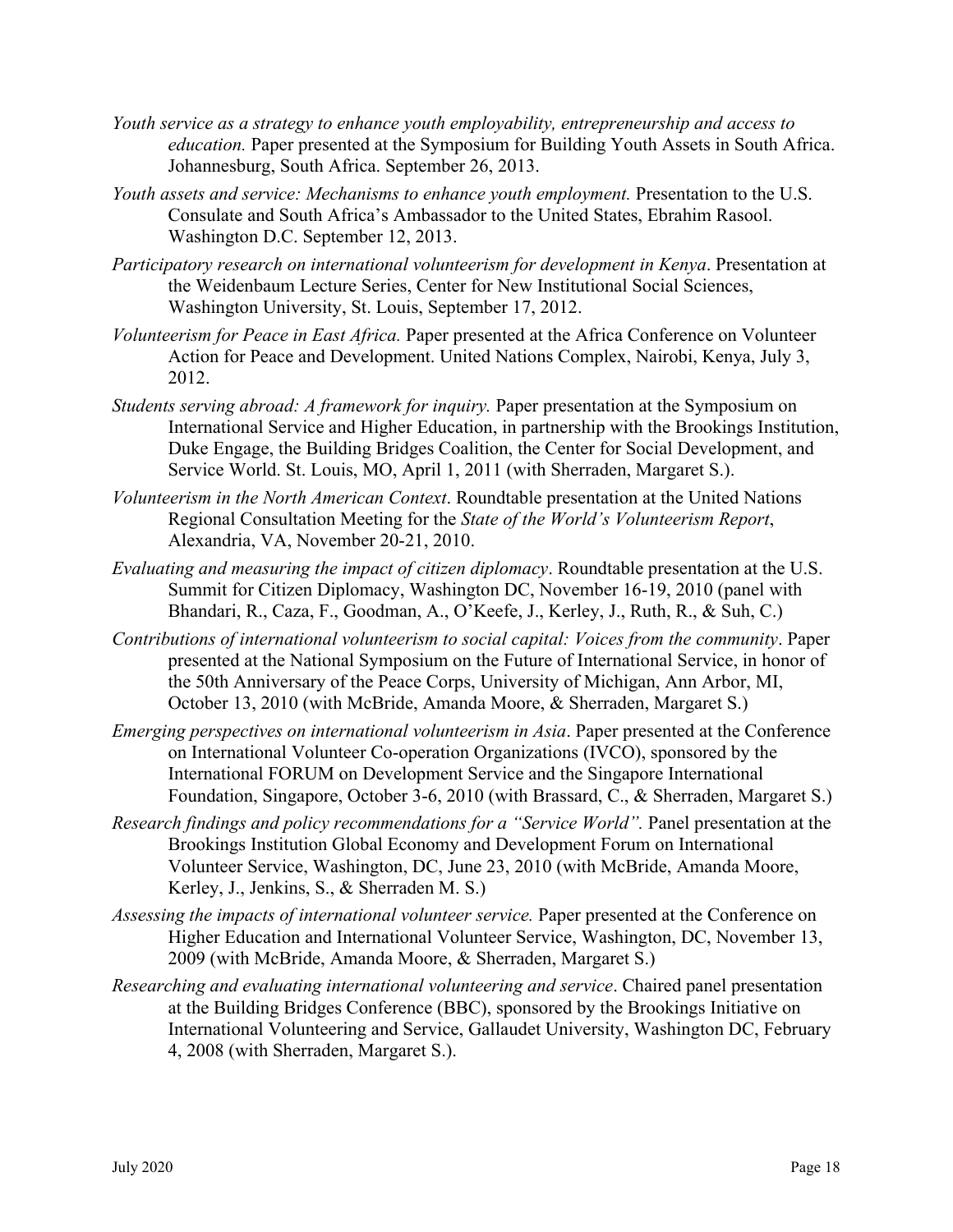- *Status of international civic service-related research*. Presentation at the Civic Service Research Seminar, Global Service Institute and Center for Social Development, Washington University in St Louis, MO, February 28, 2007.
- *Demographics and trends of international volunteers*. Paper presented at the Brookings International Volunteering Leadership Forum. The Brookings Institution, Washington DC, December 5, 2006 (with Sherraden, Margaret S.).
- *Government regulations impacting social development policy in Belize*. Presentation at the Forum for Developing a Model City in Belize. Center for New Institutional Social Sciences & the Scandalaris Center for Entrepreneurial Studies, Washington University in St. Louis, MO, October 21, 2006.

## **GRANTS**

- Research Grant. Co-Investigator (Cliff Allum as Principal Investigator). *Volunteering for Climate Action*. International Forum for Volunteering in Development and Australian Volunteers International, Melbourne, Australia. 2020.
- Research Grant. Co-Principal Investigator (Rebecca Tiessen as Co-Principal Investigator). *The Distinctive Contributions of International Volunteers to Gender Equality Programming: Perspectives from Partner Organizations in the Global South*. Social Sciences and Humanities Research Council of Canada (SSHRC), Ottawa. 2019-2024.
- Research Grant. Research Collaborator (Rebecca Tiessen as Principal Investigator). *Enhancing Scholar/Practitioner Research Collaboration to Better Understand International Volunteering for Development*. Social Sciences and Humanities Research Council of Canada (SSHRC), Ottawa. 2018.
- Conference Grant. Co-Principal Investigator (John Mohan as Co-Principal Investigator). *Building Collaborations to Strengthen Third Sector/Non-profit and Volunteering Research, Teaching and Training*. Birmingham-Illinois Partnership Discovery, Engagement and Education (BRIDGE) Seed Fund. Birmingham, UK, 2018.
- Research Grant. Co-Principal Investigator (Rebecca Tiessen as Co-Principal Investigator). *The Relationship between International Volunteering and Local Community-based Volunteering*. Employment and Social Development Canada (ESDC), Ottawa. 2017.
- Research Grant. Principal Investigator. *The Role of Volunteerism for Building Resilience in a Turbulent World.* United Nations Development Programme, Bonn. 2017.
- Research Grant. Principal Investigator (initiated by Francesco Volpini). *STEP to Change: A Global Initiative to Empower Youth Organizations and to Valorize the Impact of Volunteering*. The Coordinating Committee for International Voluntary Service (CCIVS) and the European Commission, Paris. 2017.
- Research Grant. Principal Investigator. *Value Added Impact of Singapore International Foundation's Volunteer Programmes in Asia.* Singapore International Foundation, Singapore. 2016.
- Course Development Grant. Lead Applicant. *EU Aid to Africa and Southeast Asia as International Service Learning.* European Union Center, University of Illinois at Urbana-Champaign. 2015.
- Research Grant. Principal Investigator. *Is Reciprocity More than a Nice Word?* Fredskorpset (FK Norway), Oslo. 2015.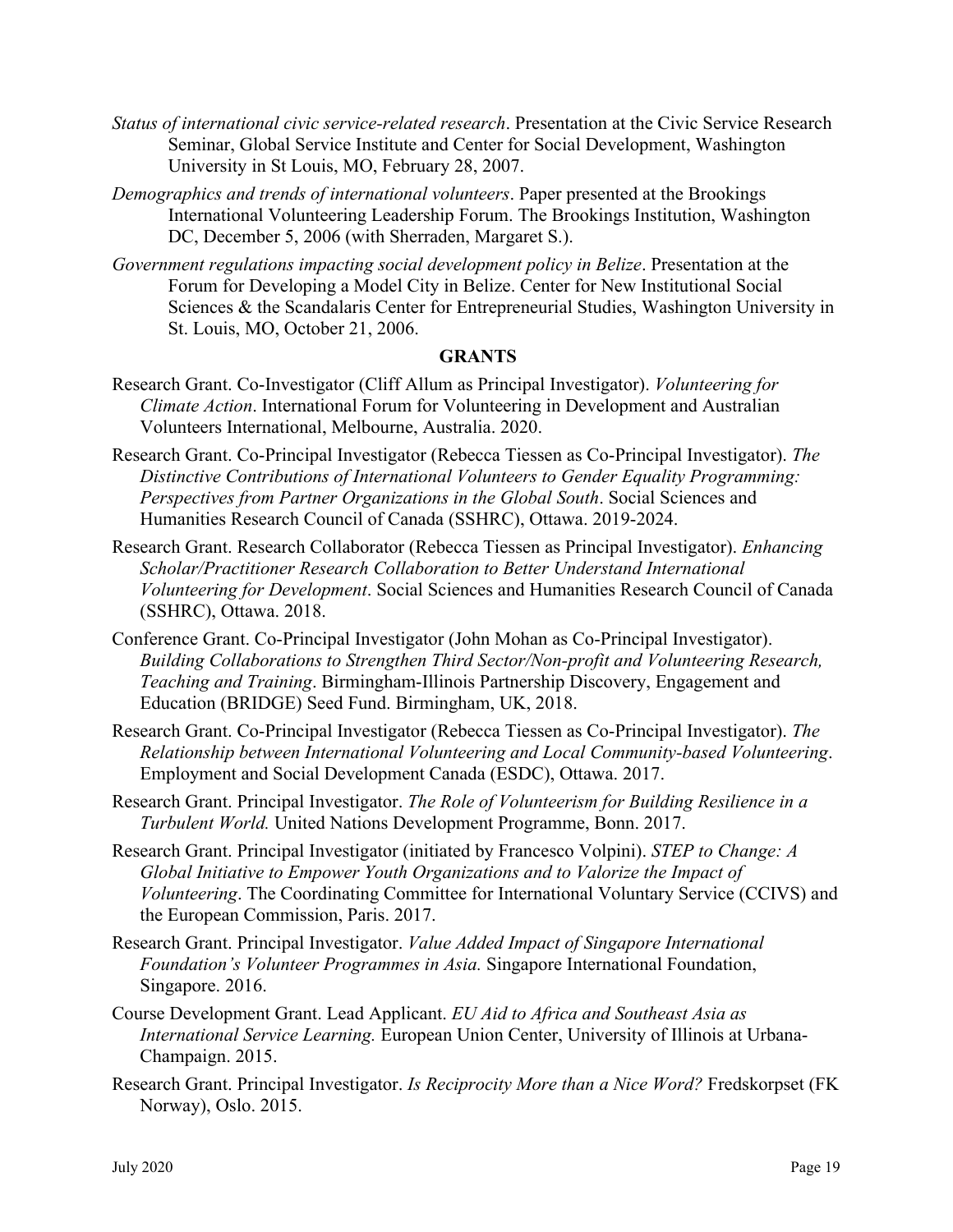- Research "Partnership Development" Grant. Co-Principal Investigator (Rebecca Tiessen as Co-Principal Investigator). *Effective Practices for International Volunteering*. Social Sciences and Humanities Research Council of Canada (SSHRC), Ottawa. 2015-2019.
- Research Grant (\$4,800). Principal Investigator. *The Historic Evolution of International Volunteering*. United Nations Volunteers, Bonn. 2015.
- Research and Travel Grant. Principal Investigator. *Changing Perspectives: From Impact Measurement to the Recognition of International Voluntary Service*. Erasmus+ and Solidarités Jeunesses, 2015.
- Conference Grant. Faculty Participant. *Women's Empowerment & International Development: An Interdisciplinary Seminar*, Focal Point Grant, University of Illinois at Urbana Champaign. Lenore Matthew as Principal Investigator. 2015.
- Conference Grant. Co-lead Applicant. *Healthy Women, Healthy Societies: New Strategies to Address Global Health Disparities*. Chi-Fang Wu as other Co-lead Applicant. International Programs and Studies, University of Illinois at Urbana-Champaign. 2015.
- Research Grant. Principal Investigator. *Advancing International Service in US Institutions of Higher Education*. The Henry Luce Foundation, New York. 2014.
- Research Grant. Co-investigator. *Developing the Global Engagement Survey: Understanding the influence of global service learning program factors*. Eric Hartman as Principal Investigator. Brookings Institution University Consortium. 2014.
- Practice Grant. Lead Applicant. *Developing a Central Illinois Non-Profit Training Institute*. Public Engagement Grant Program, Office of Public Engagement, University of Illinois at Urbana-Champaign. 2014.
- Travel Grant. Lead Applicant. *International Volunteering and Governance.* International Forum for Volunteering in Development, Lima, Peru. 2014.
- Research Grant. Principal Investigator. *The Effects of Institutional Programming on International Workcamps*. Coordinating Committee for International Voluntary Service (CCIVS) & Development for a Better World, Seoul, Korea. 2014.
- Research Grant. Principal Investigator. *Comparing Volunteering Abroad Policies from the EU: Implications for the EU Aid Volunteers Program*. European Union Center, University of Illinois at Urbana-Champaign. 2014.
- Scholar's Travel Award. *The Push and Pull of International Service*, Office of the Vice Chancellor for Research, University of Illinois at Urbana Champaign. Australia, 2013.
- Research Grant. Principal Investigator. *Strengthening the Evidence-base for International Volunteerism and Governance.* United Nations Volunteers (UNV) Programme*.* 2013.
- Practice Grant. Lead Applicant. *International Service Learning Initiative at the University of Illinois Urbana-Champaign*. University YMCA and Title VI Education Centers, University of Illinois at Urbana-Champaign. 2013.
- Research Grant. Principal Investigator. *The Added-Value Contributions of Volunteering for Development*, International FORUM on Development Service, Ottawa, Canada. 2013
- Evaluation Grant. Principal Investigator. *Independent Appraisal of the Australian Volunteers for International Development (AVID) program.* The Australian Agency for International Development (AusAID). 2013.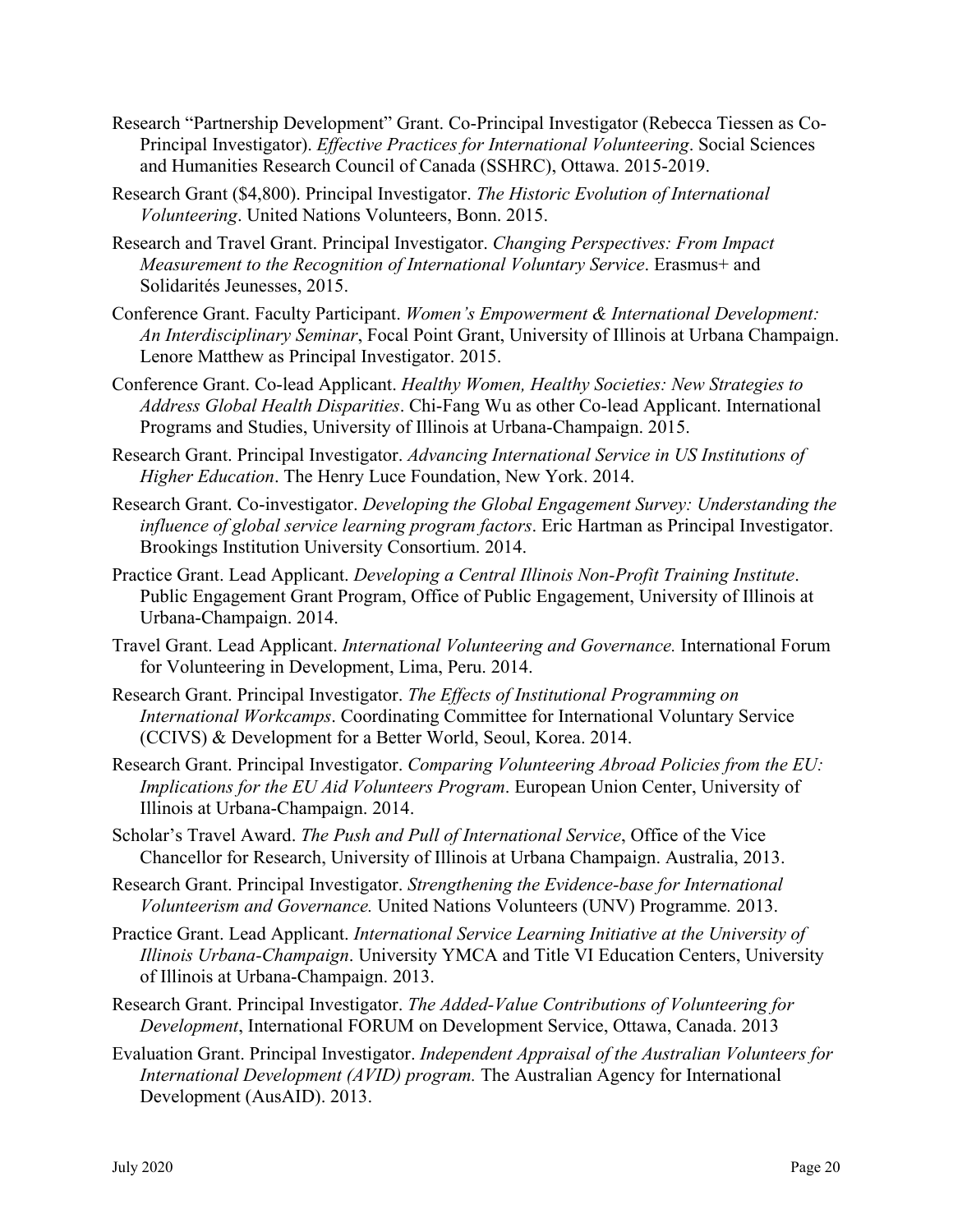- Research Grant. Faculty Investigator. *Transnational Research on Local Currency Movements and its Implementation in the Urbana-Champaign Area*, Focal Point Grant, University of Illinois at Urbana Champaign. Seonmi Kim and Jeonghwan Choi as Principal Investigators. 2012.
- Research Grant. Principal Investigator, *Volunteering for Positive Peace in the East African Community*, Center for Social Development, St. Louis. 2012.
- Research Grant. Principal Investigator, *Research on the Impact of International Volunteering*, International FORUM on Development Service, Fitzroy, Australia. 2011.
- Evaluation Award. Principal Investigator, *Evaluating the Impact of AJWS Service Programs on Participants*, American Jewish World Service, New York. Amanda M. McBride as Co-Investigator. 2011
- Research Grant. Principal Investigator, *Shifting ODA Priorities to Support International Volunteerism*, International FORUM on Development Service, Fitzroy, Australia, Cliff Allum as Co-Investigator. 2011
- Research Grant. Co-Investigator, *International Volunteer Service: Triggering Social Entrepreneurism*, Skandalaris Center for Entrepreneurial Studies, Washington University in St Louis, Amanda Moore McBride as Co-Investigator. 2011
- Dissertation Award. Principal Investigator, *Predictors of Intercultural Competence among International Volunteers*, Brown School, Washington University in St Louis. 2009
- Research Grant. Co-Investigator, *Global Service Institute*, Ford Foundation, Amanda Moore McBride as Principal Investigator. 2005-2009
- Research Grant. Principal Investigator, *The Application of New Institutional Economics to Civic Service*, Center for New Institutional Social Sciences, Washington University in St Louis. 2005-2007

## **AWARDS & HONORS**

- *Voluntary Sector Review*. Most Read Article of 2019. "Voluntary organic leadership for community resilience".
- 2017 Sheth Distinguished Faculty Award for International Achievement, Office of the Provost, University of Illinois at Urbana-Champaign, Urbana, 2018.
- *Journal of Social Work Education*. Best Empirical Article for 2013. "Measuring International Service Outcomes: Implications for International Social Work Field Placements".

#### **COURSES TAUGHT**

*University of Illinois*

SOCW 245: Doing Good through the Nonprofit Sector (honors undergrad)

SOCW 325: International Development with Grassroots Organizations (undergrad)

SOCW 321: Social Entrepreneurship and Social Change (undergrad)

SOCW 375: Social Enterprise Lab (undergrad)

SOCW 403: Social Work Practice with Organizations and Communities (BSW)

SOCW 436: International Social Work and Development (BSW/MSW)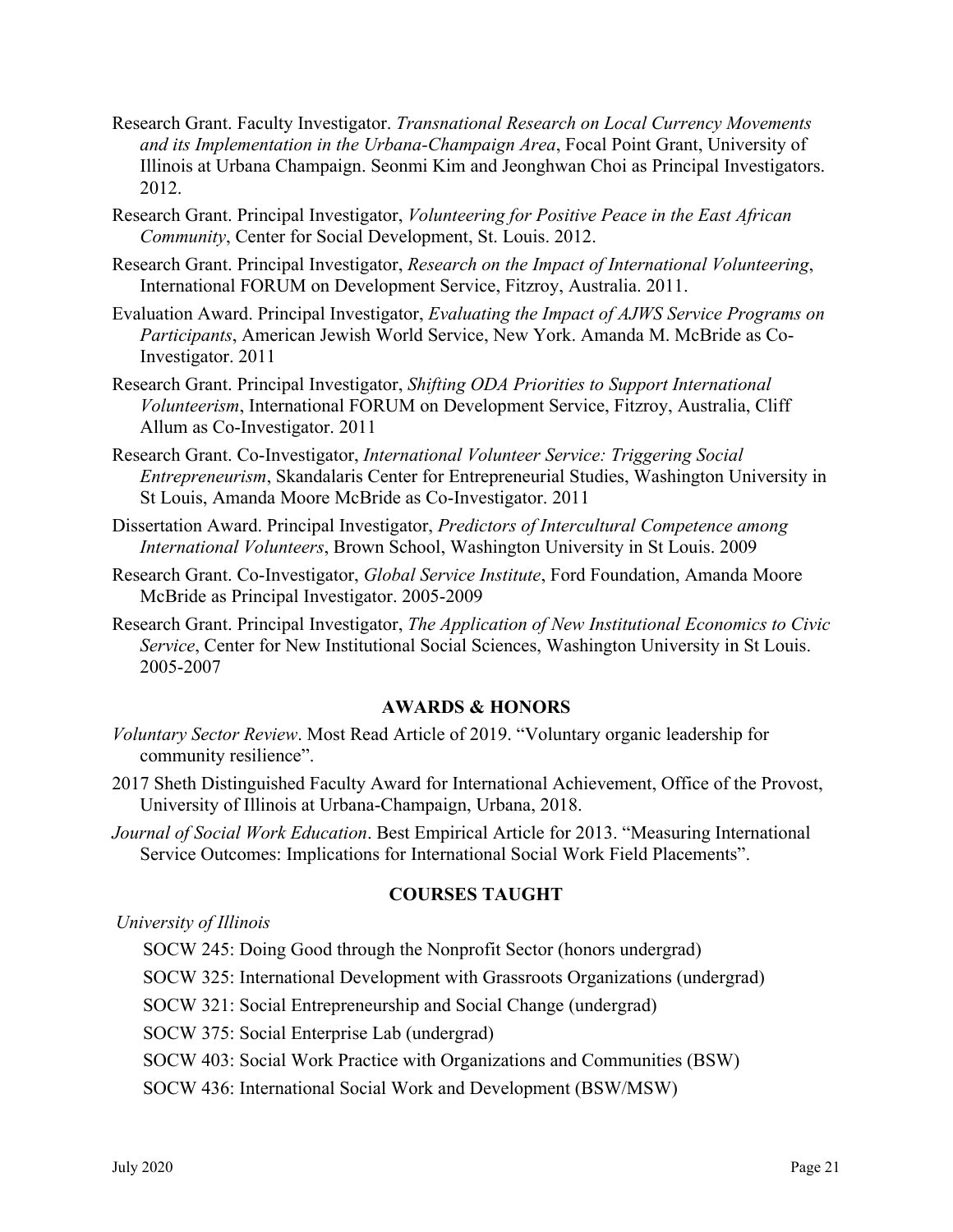SOCW 526: Management of Human Service Organizations (MSW)

*Washington University*

SOCW 504: Social Welfare Policies and Services (MSW)

## **PHD STUDENT MENTORING**

Vish, Janaka, 2020-present. First-year PhD student at the UIUC School of Social Work. Role: Primary PhD Advisor

Laursen, Tiffany, 2019-present. Second-year PhD student at the UIUC School of Social Work. Role: Primary PhD Advisor

Volpini, Francesco, 2018-2019. Discontinued program due to personal move to Japan. Now a PhD candidate at the School of International Studies of Ryukoku University in Kyoto. Role: Primary PhD Advisor

Minarik, Joe, 2015-2018, "The tailored information sharing decision model: Exploring how expert lobbyists influence state legislators" Current Position: Program Coordinator of Diversity & Social Justice Education, Office of Inclusion and Intercultural Relations, UIUC Role: Dissertation Chair

Matthew, Lenore, 2012-2018, "The work/family experience in the informal labor market: Evidence from informally employed mothers in Brazil" Current Position: Associate Expert of Evaluation, Joint Inspection Unit (JIU), United Nations in Geneva. Role: Dissertation Committee Member

Asbill, Michelle, 2013-2017, "The prostitution of Bulgarian women: A call for interventions targeting economic circumstances" Current Position: Assistant Professor in the Social Work Department at Asbury University Role: Dissertation Chair

Pacely, Megan, Ph.D. 2012-2015, "Understanding motivations and barriers in lesbian, gay, bisexual, transgender, and queer (LGBTQ) organizations" Current Position: Assistant Professor at the University of Kansas, School of Social Welfare Role: Dissertation Committee Member

Kim, Seonmi, Ph.D. 2011-2013, "Transnational research on local currency movements and its implementation in the Urbana-Champaign area" Current Position: Associate Professor at Ramapo College of New Jersey Role: Dissertation Committee Member

## **PROFESSIONAL SERVICE**

Grant Reviewer, Community Impact Committee, United Way of Champaign County. 2020 present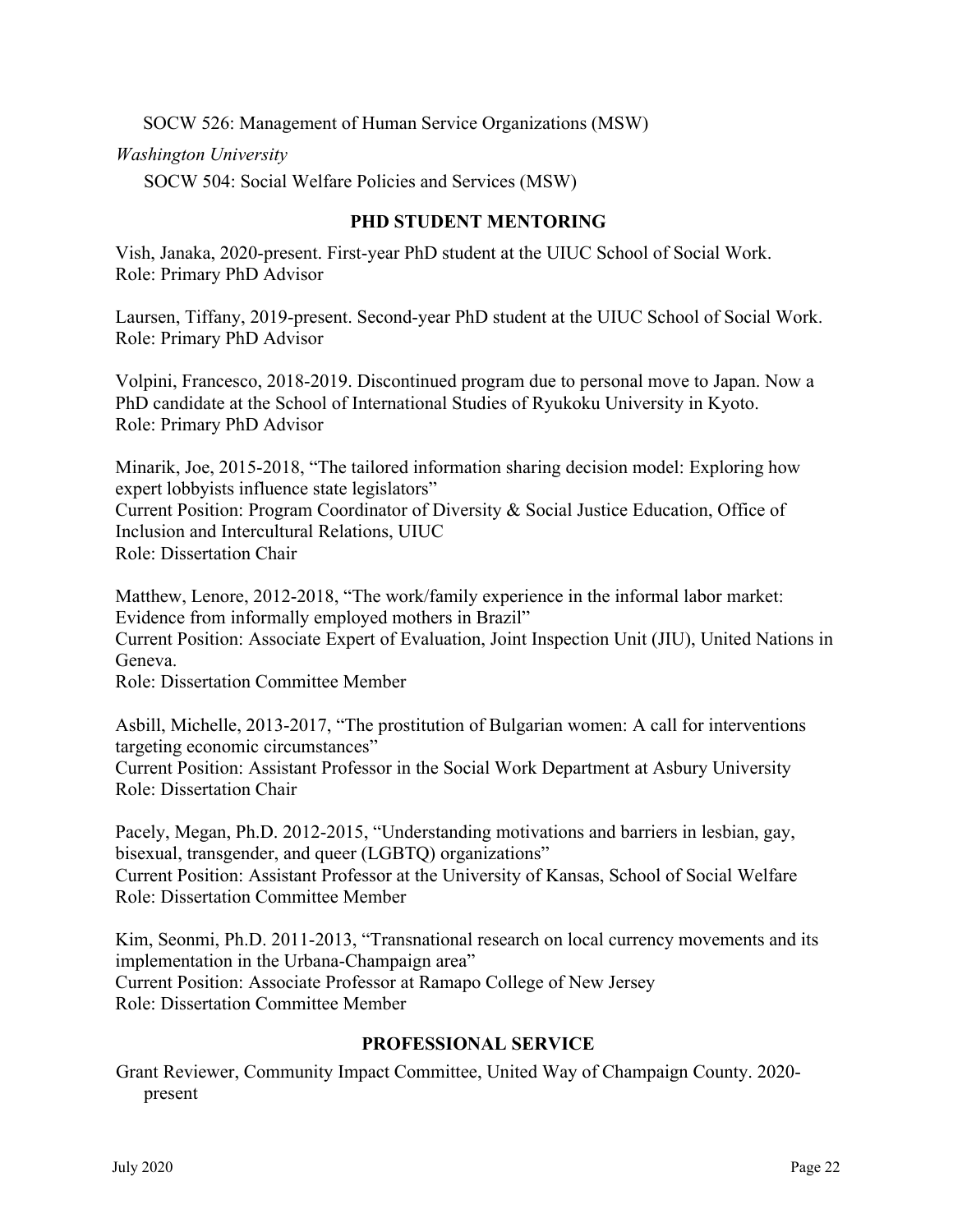- Advisory Board, Community Solutions Incubator, Community Foundation of East Central Illinois, 2019-present
- Chair, ARNOVA Emerging Scholars Award Committee, 2018-present

Associate Editor, *Voluntaristics Review*. Brill Publishers. 2015-present

Quantitative Research Director, Community-based Global Learning Collaborative, globalsl.org, 2014-present

- Board of Directors & Chair of the Research and University Engagement Working Group, Building Bridges Coalition, 2012-present
- International Forum for Volunteering in Development, Research Policy Group, 2009-present
- Management Committee, Council of Social Work Education's (CSWE) National Task Force for Macro Social Work Practice, 2017-2019
- Expert Working Group, Ford Foundation International Fellowships Program. Institute of International Education (IIE), United Nations, 2013-2017

Executive Committee, Central Illinois Non-profit Training Institute, 2014-2016

Advisory Group, Voluntary Service Overseas "Valuing Volunteering" project, 2012-2015

- Research Consortium Chair, Asia-Pacific Conference on Volunteer Action for Peace and Development. United Nations (Bangkok, Thailand), 2014.
- Consulting Editor, *Social Work*, 2012-2014
- United Nations Habitat, Steering Committee, Africa Conference on Volunteer Action for Peace and Development, 2012
- ServiceWorld, Global Summit Planning Team, 2012

Manuscript Reviewer

*BMJ Open*, 2019-present

*Voluntary Sector Review,* 2018-present

*Development in Practice*, 2013-present

*Nonprofit and Voluntary Sector Quarterly*, 2011-present

*VOLUNTAS: International Journal of Voluntary and Nonprofit Organizations*, 2011-present NASW Press, 2013-2015

Graduate Student Senator, Graduate School of Arts & Sciences, Washington University in St. Louis, 2006-2008

Board of Directors, Promise the Children Inc., September 1999-2008

Research Symposium Coordinator, Graduate School of Arts & Sciences, Washington University in St. Louis, 2007, 2008

Ethnic and Cultural Diversity Committee Chair, Murray City Council, September, 2003-2005 AmeriCorps, State and National Volunteer, 2001-2003

## **SCHOOL AND UNIVERSITY SERVICE**

Faculty Advisor, iVenture Accelerator, Origin Venture Academy for Entrepreneurial Leadership, UIUC, 2019-present

iVenture Review Committee, Gies College of Business, UIUC, 2020

Illinois International Programs (IIP) Advisory Committee, Office of the Vice Provost for International Affairs and Global Strategies, UIUC, 2016-present